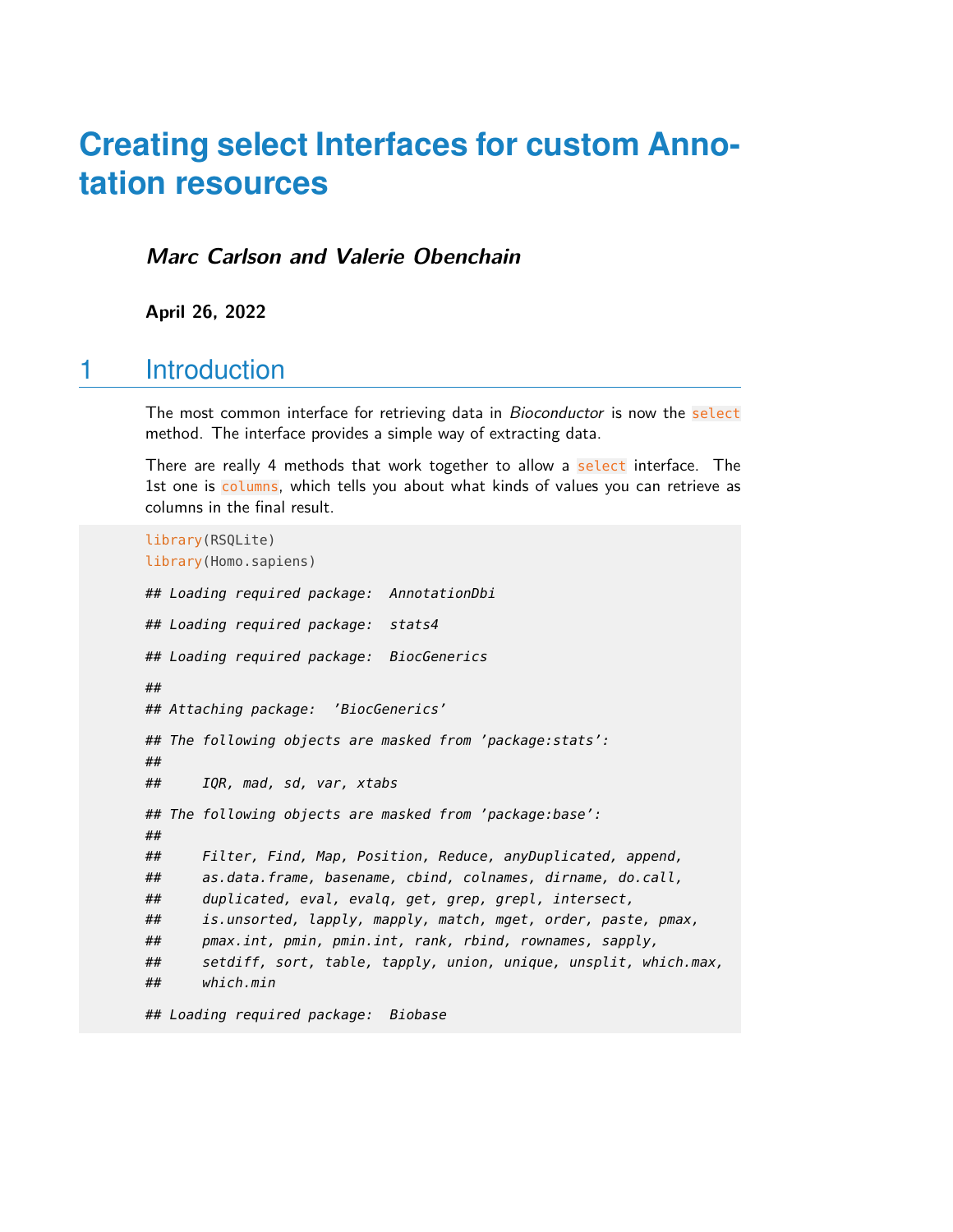## Welcome to Bioconductor ## ## Vignettes contain introductory material; view with ## 'browseVignettes()'. To cite Bioconductor, see ## 'citation("Biobase")', and for packages 'citation("pkgname")'. ## Loading required package: IRanges ## Loading required package: S4Vectors ## ## Attaching package: 'S4Vectors' ## The following objects are masked from 'package:base': ## ## I, expand.grid, unname ## Loading required package: OrganismDbi ## Loading required package: GenomicFeatures ## Loading required package: GenomeInfoDb ## Loading required package: GenomicRanges ## Loading required package: GO.db ## ## Loading required package: org.Hs.eg.db ## ## Loading required package: TxDb.Hsapiens.UCSC.hg19.knownGene columns(Homo.sapiens) ## [1] "ACCNUM" "ALIAS" "CDSCHROM" "CDSEND" ## [5] "CDSID" "CDSNAME" "CDSSTART" "CDSSTRAND" ## [9] "DEFINITION" "ENSEMBL" "ENSEMBLPROT" "ENSEMBLTRANS" ## [13] "ENTREZID" "ENZYME" "EVIDENCE" "EVIDENCEALL" ## [17] "EXONCHROM" "EXONEND" "EXONID" "EXONNAME" ## [21] "EXONRANK" "EXONSTART" "EXONSTRAND" "GENEID" ## [25] "GENENAME" "GENETYPE" "GO" "GOALL" ## [29] "GOID" "IPI" "MAP" "OMIM" ## [33] "ONTOLOGY" "ONTOLOGYALL" "PATH" "PFAM" ## [37] "PMID" "PROSITE" "REFSEQ" "SYMBOL" ## [41] "TERM" "TXCHROM" "TXEND" "TXID" ## [45] "TXNAME" "TXSTART" "TXSTRAND" "TXTYPE" ## [49] "UCSCKG" "UNIPROT"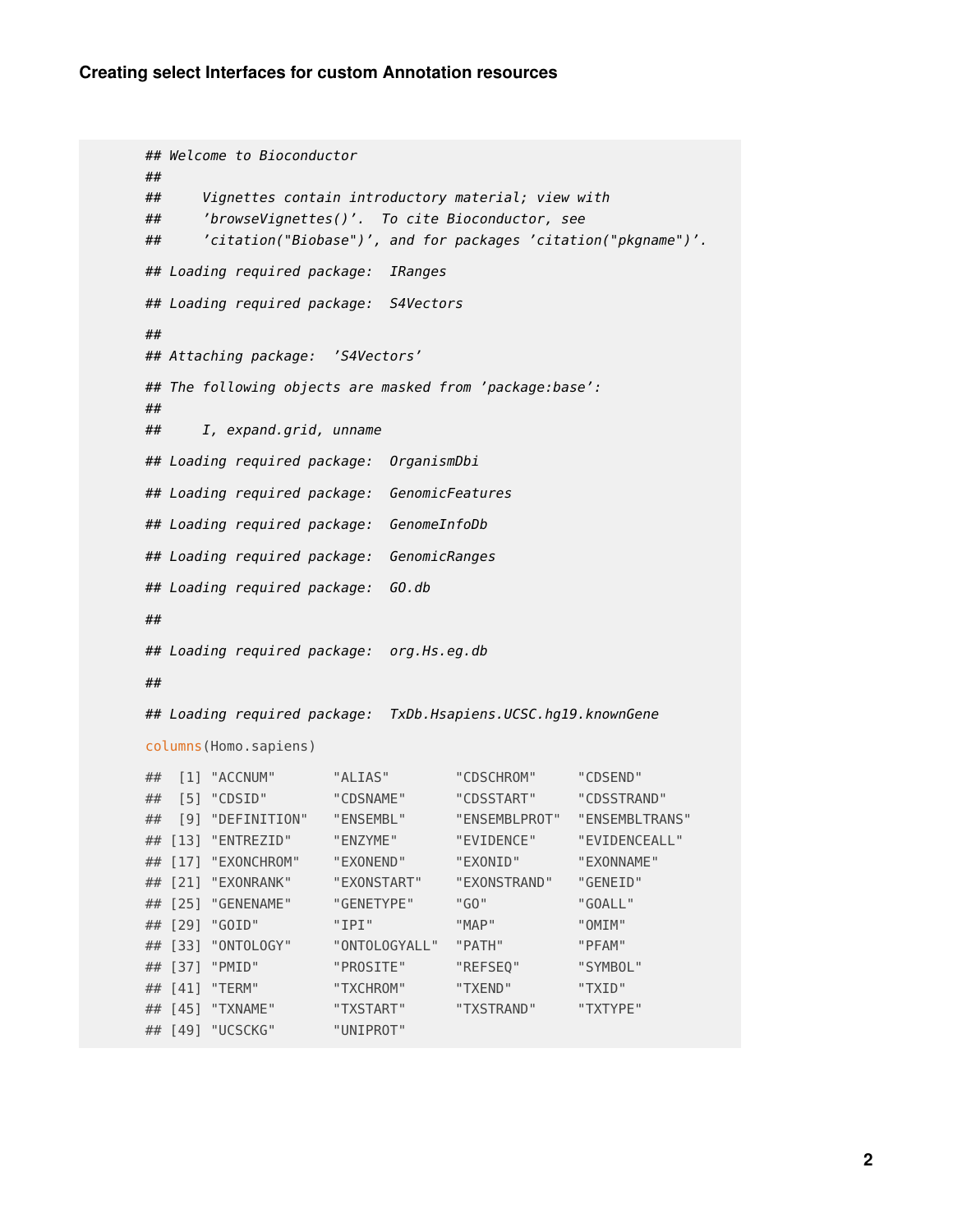The next method is keytypes which tells you the kinds of things that can be used as keys.

```
keytypes(Homo.sapiens)
```

| ## | [1] "ACCNUM"          | "ALIAS"    | "CDSID"       | "CDSNAME"      |
|----|-----------------------|------------|---------------|----------------|
| ## | $[5]$ "DEFINITION"    | "ENSEMBL"  | "ENSEMBLPROT" | "ENSEMBLTRANS" |
| ## | [9] "ENTREZID"        | "ENZYME"   | "EVIDENCE"    | "EVIDENCEALL"  |
|    | ## [13] "EXONID"      | "EXONNAME" | "GENEID"      | "GENENAME"     |
|    | ## [17] "GENETYPE"    | "GO"       | "GOALL"       | "GOID"         |
|    | ## [21] "IPI"         | "MAP"      | "OMIM"        | "ONTOLOGY"     |
|    | ## [25] "ONTOLOGYALL" | "PATH"     | "PFAM"        | "PMID"         |
|    | ## [29] "PROSITE"     | "REFSEQ"   | "SYMBOL"      | "TERM"         |
|    | ## [33] "TXID"        | "TXNAME"   | "UCSCKG"      | "UNIPROT"      |

The third method is keys which is used to retrieve all the viable keys of a particular type.

```
k <- head(keys(Homo.sapiens,keytype="ENTREZID"))
k
## [1] "1" "2" "3" "9" "10" "11"
```
And finally there is select, which extracts data by using values supplied by the other method.

```
result <- select(Homo.sapiens, keys=k,
                 columns=c("TXNAME","TXSTART","TXSTRAND"),
                 keytype="ENTREZID")
```
## 'select()' returned 1:many mapping between keys and columns

```
head(result)
```

| ##   | ENTREZID |              | TXNAME TXSTRAND | <b>TXSTART</b> |  |
|------|----------|--------------|-----------------|----------------|--|
| ## 1 |          | 1 uc002qsd.4 |                 | - 58858172     |  |
| ##2  |          | 1 uc002gsf.2 |                 | - 58859832     |  |
| ## 3 |          | 2 uc001qvk.1 |                 | 9220304        |  |
| ## 4 |          | 2 uc009zgk.1 |                 | 9220304        |  |
| ## 5 |          | 3 uc021qum.1 |                 | 9381129        |  |
| ## 6 |          | 9 uc010ltd.3 |                 | + 18027971     |  |
|      |          |              |                 |                |  |

But why would we want to implement these specific methods? It's a fair question. Why would we want to write a select interface for our annotation data? Why not just save a .rda file to the data directory and be done with it? There are basically two reasons for this. The 1st reason is convenience for end users. When your end users can access your data using the same four methods that they use everywhere else, they will have a more effortless time retrieving their data. And things that benefit your users benefit you.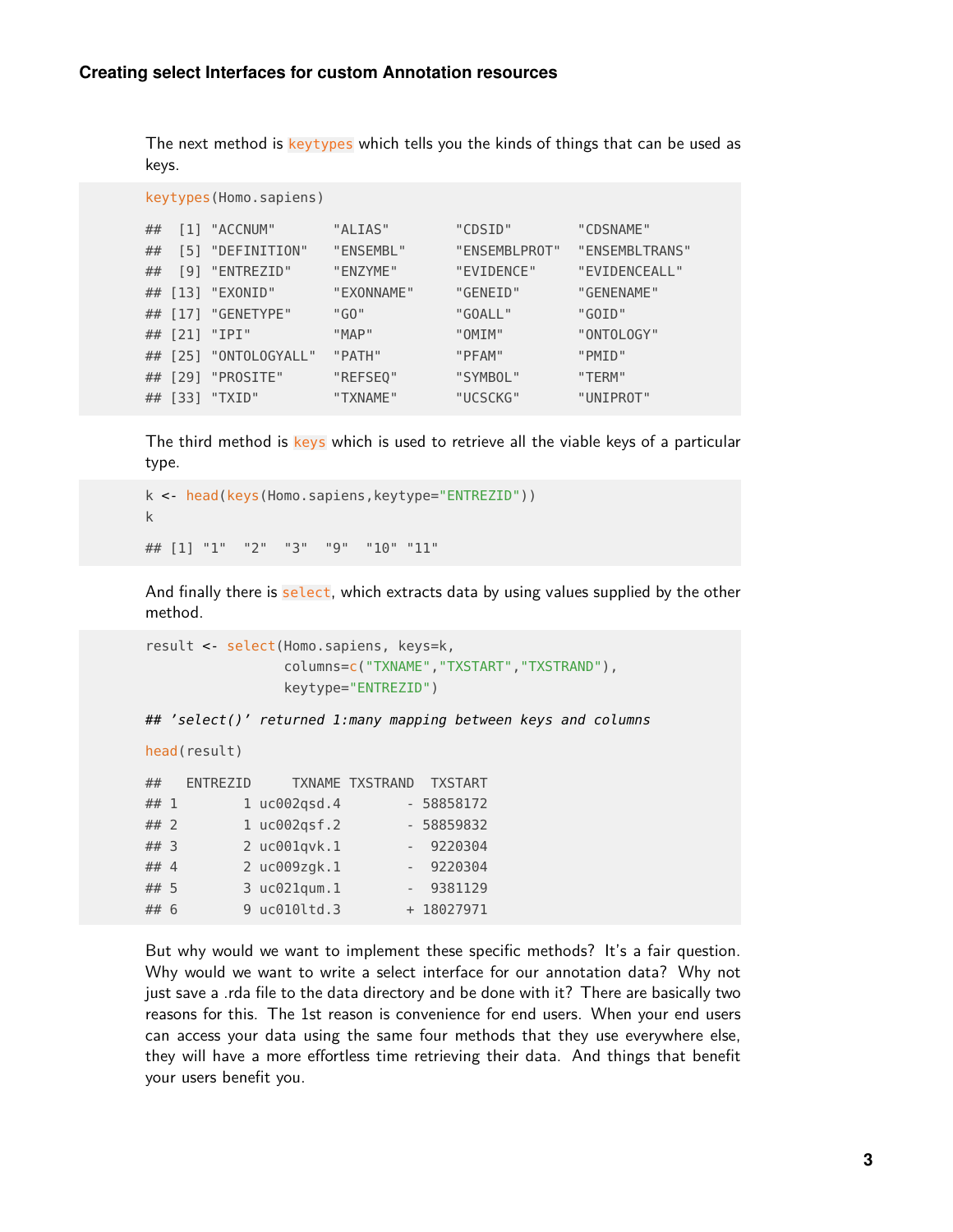The second reason is that by enabling a consistent interface across all annotation resources, we allow for things to be used in a programmatic manner. By implementing a select interface, we are creating a universal API for the whole project.

Lets look again at the example I described above and think about what is happening. The [Homo.sapiens](http://bioconductor.org/packages/Homo.sapiens) package is able to integrate data from many different resources largely because the separate resources all implemented a select method. This allows the [OrganismDbi](http://bioconductor.org/packages/OrganismDbi) package to pull together resources from org. Hs.eg.db, [GO.db](http://bioconductor.org/packages/GO.db) and [TxDb.Hsapiens.UCSC.hg19.knownGene](http://bioconductor.org/packages/TxDb.Hsapiens.UCSC.hg19.knownGene).

$$
\boxed{\text{GO.db}}{\text{org.Hs.eg.db}}^{\text{TvOb.Hsajens USSChg19} \text{knownGen}}
$$

#### **Figure 1: Packages and relationships represented by the Homo.sapiens package**

If these packages all exposed different interfaces for retrieving the data, then it would be a lot more challenging to retrieve it, and writing general code that retrieved the appropriate data would be a lost cause. So implementing a set of select methods is a way to convert your package from a data file into an actual resource.

## 2 Creating other kinds of Annotation packages

A few more automated options already exist for generating specific kinds of annotation packages. For users who seek to make custom chip packages, users should see the SQLForge: An easy way to create a new annotation package with a standard database schema. in the *[AnnotationForge](http://bioconductor.org/packages/AnnotationForge)* package. And, for users who seek to make a probe package, there is another vignette called *Creating probe packages* that is also in the [AnnotationForge](http://bioconductor.org/packages/AnnotationForge) package. And finally, for custom organism packages users should look at the manual page for makeOrgPackageFromNCBI. This function will attempt to make you an simplified organism package from NCBI resources. However, this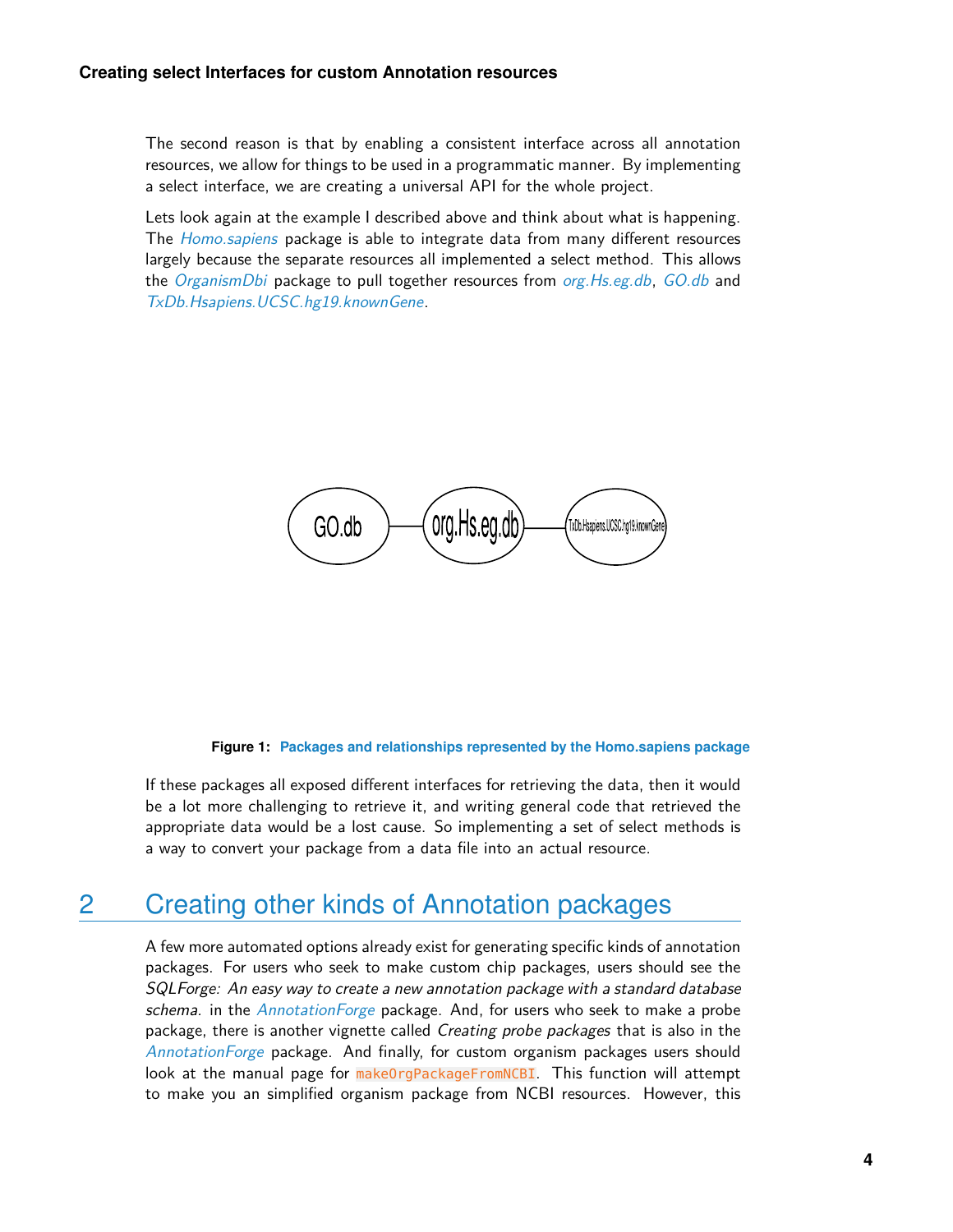function is not meant as a way to refresh annotation packages between releases. It is only meant for people who are working on less popular model organisms (so that annotations can be made available in this format).

But what if you had another kind of web resource or database and you wanted to expose it to the world using something like this new select method interface? How could you go about this?

## 3 Retrieving data from a web resource

If you choose to expose a web resource, then you will need to learn some skills for retrieving that data from the web. The  $R$  programming language has tools that can help you interact with web resources, pulling down files that are tab delimited or formatted as XML etc. There are also packages that can help you parse what you retrieve. In this section we will describe some of these resources in the context of the uniprot web service, and give examples to demonstrate how you can expose resources like this for your own purposes.

These days many web services are exposed using a representational state transfer or RESTful interface. An example of this are the services offered at Uniprot. Starting with the uniprot base URI you can add details to simply indicate what it is that you wish to retrieve.

So in the case of Uniprot the base URI for the service we want today is this:

http://www.uniprot.org/uniprot/

This URI can be extended to retrieve individual uniprot records by specifying a query argument like this:

http://www.uniprot.org/uniprot/?query=P13368

We can then request multiple records like this:

http://www.uniprot.org/uniprot/?query=P13368+or+Q6GZX4

And we can ask that the records be returned to us in tabular form by adding another argument like this.

http://www.uniprot.org/uniprot/?query=P13368+or+Q6GZX4&format=tab

As you might guess, each RESTful interface is a little different, but you can easily see how once you read the documentation for a given RESTful interface, you can start to retrieve the data in  $R$ . Here is an example.

```
uri <- 'http://www.uniprot.org/uniprot/?query='
ids <- c('P13368', 'Q6GZX4')
idStr <- paste(ids, collapse="+or+")
format <- '&format=tab'
fullUri <- paste0(uri,idStr,format)
```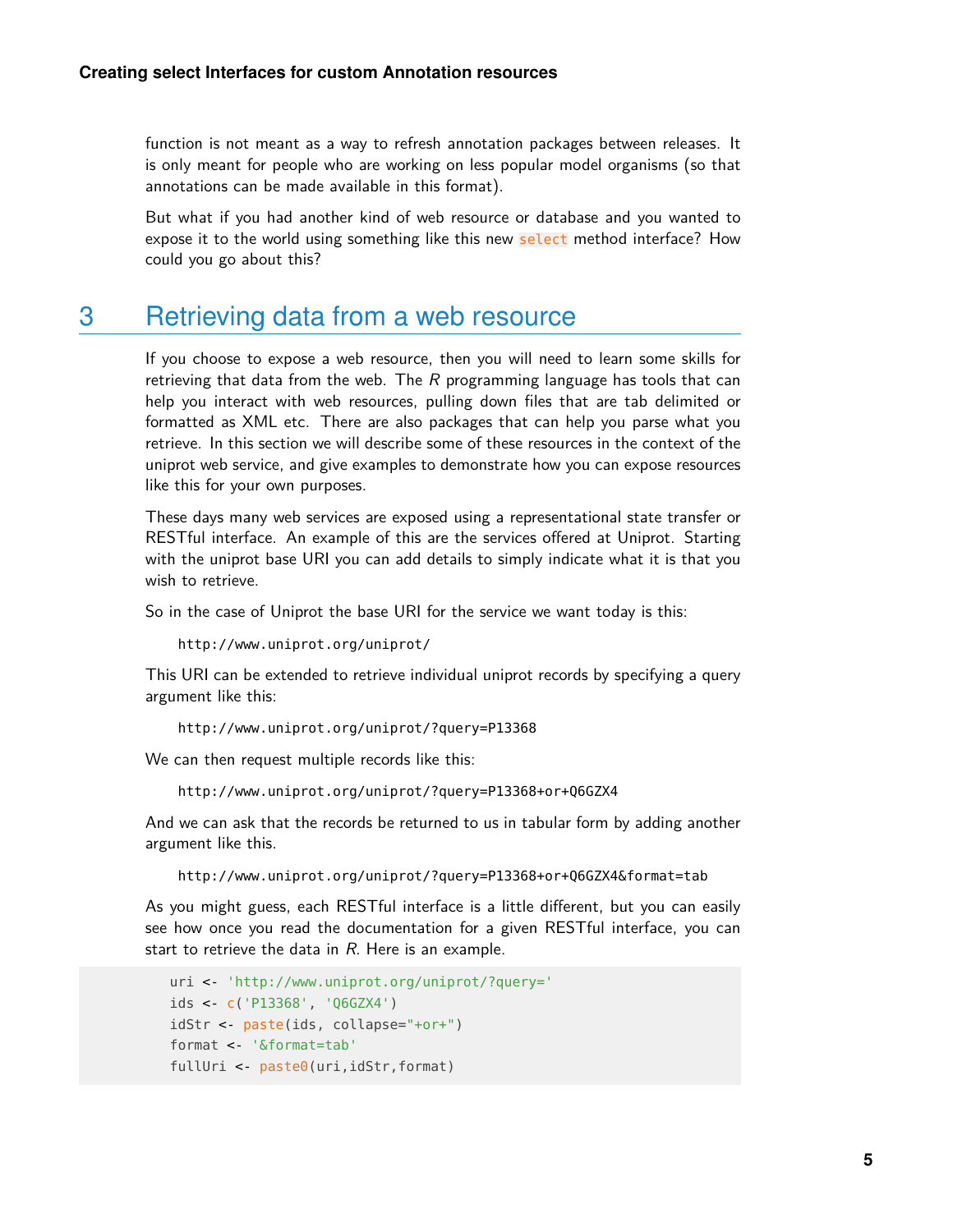```
uquery <- .get_file(fullUri)
  read.delim(uquery)
## Entry Entry.name Status Protein.names
## 1 P13368 7LESS_DROME reviewed Protein sevenless (EC 2.7.10.1)
## 2 Q6GZX4 001R_FRG3G reviewed Putative transcription factor 001R
## Gene.names Organism Length
## 1 sev HD-265 CG18085 Drosophila melanogaster (Fruit fly) 2554
## 2 FV3-001R Frog virus 3 (isolate Goorha) (FV-3) 256
```
### **Exercise 1**

If you use the columns argument you can also specify which columns you want returned. So for example, you can choose to only have the sequence and id columns returned like this:

```
http://www.uniprot.org/uniprot/?query=P13368+or+Q6GZX4&format=tab&columns=id,sequence
```
Use this detail about the uniprot web service along with what was learned above to write a function that takes a character vector of uniprot IDs and another character vector of columns arguments and then returns the appropriate values. Be careful to filter out any extra records that the service returns.

#### **Solution:**

```
getUniprotGoodies <- function(query, columns)
{
   ## query and columns start as a character vectors
   qstring <- paste(query, collapse="+or+")
    cstring <- paste(columns, collapse=",")
    uri <- 'http://www.uniprot.org/uniprot/?query='
   fullUri <- paste0(uri,qstring,'&format=tab&columns=',cstring)
   dat <- read.delim(fullUri, stringsAsFactors=FALSE)
   ## now remove things that were not in the specific original query...
   dat \leftarrow dat[dat[,1] %in% query,]
    dat
}
```
### 3.1 Parsing XML

Data for the previous example were downloaded from Uniprot in tab-delimited format. This is a convenient output to work with but unfortunately not always available. XML is still very common and it is useful to have some familiarity with parsing it. In this section we give a brief overview to using the XML package for navigating XML data.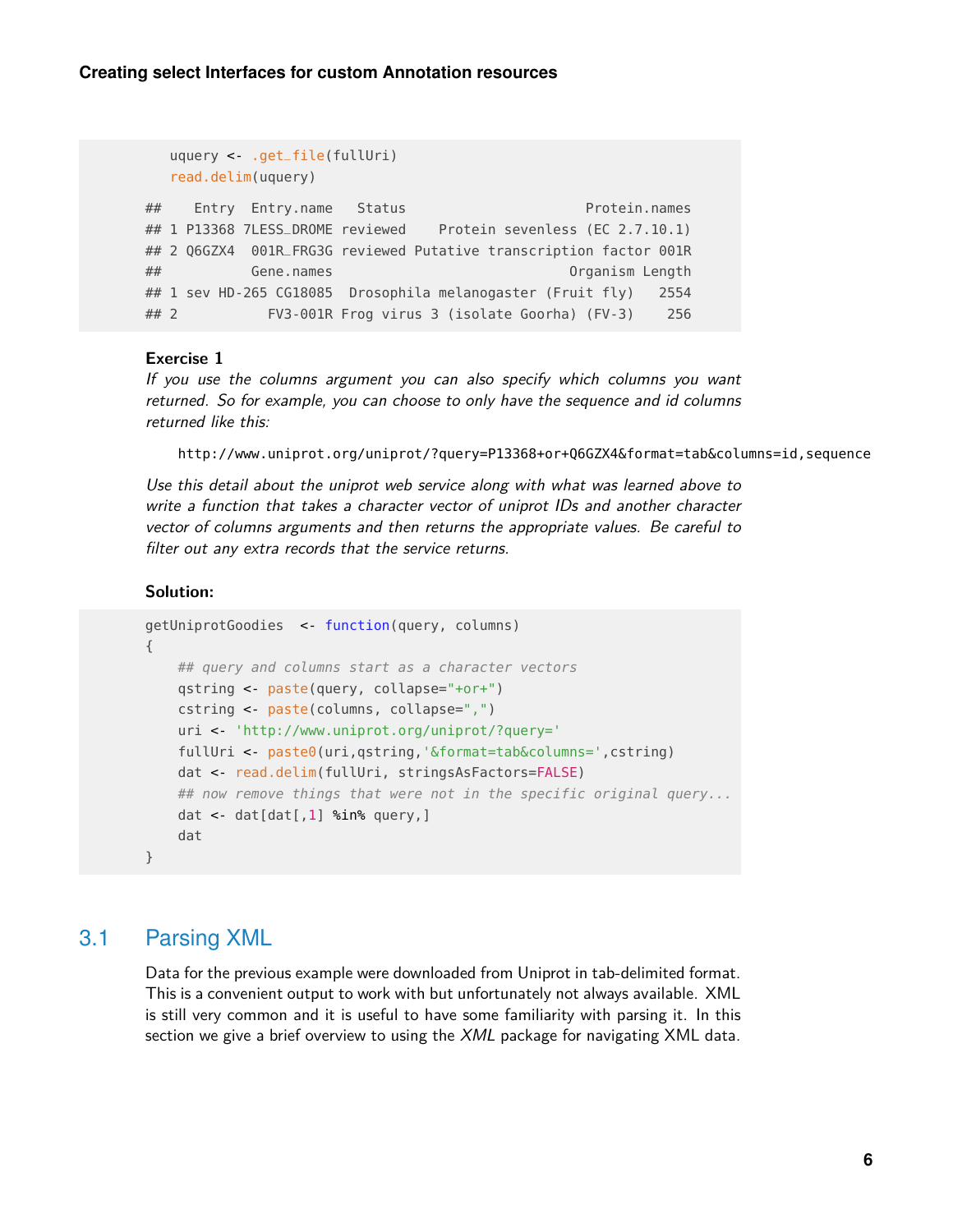The XML package provides functions to parse XML in both the tree-based DOM (document object model) or the event-driven SAX (Simple API for XML). We will use the DOM approach. The XML is first parsed into a tree-structure where the different elements of the data are nodes. The elements are processed by traversing the tree and generating a user-level representation of the nodes. XPath syntax is used to traverse the nodes. A detailed description of XPath can be found at  $http://www.w3.org/xml.$ 

**Retrieve the data:** Data will be retrieved for the same id's as in the previous example. Unlike tab-delimited, the XML queries cannot be subset by column so the full record will be returned for each id. Details for what is possible with each type of data retrieval are found at [http://www.uniprot.org/faq/28.](http://www.uniprot.org/faq/28)

Parse the XML into a tree structure with  $xm$ lTreeParse. When useInternalNodes=TRUE and no handlers are specified the return value is a reference to C-level nodes. This storage mode allows us to traverse the tree of data in C instead of R objects.

```
library(XML)
uri <- "http://www.uniprot.org/uniprot/?query=P13368+or+Q6GZX4&format=xml"
fl <- tempfile()
download.file(uri, fl)
xml <- xmlTreeParse(fl, useInternalNodes=TRUE)
```
**XML namespace:** XML pages can have namespaces which facilitate the use of different XML vocabularies by resolving conflicts arising from identical tags. Namepaces are represented by a uri pointing to an XML schema page. When a namespace is defined on a node in an XML document it must be included in the XPath expression.

Use the xmlNamespaceDefinitions function to check if the XML has a namespace.

```
defs <- xmlNamespaceDefinitions(xml, recurisve=TRUE)
defs
## [[1]]
## $id
## [1] ""
##
## $uri
## [1] "http://uniprot.org/uniprot"
##
## $local
## [1] TRUE
##
## attr(,"class")
## [1] "XMLNamespaceDefinition"
##
## $xsi
## $id
```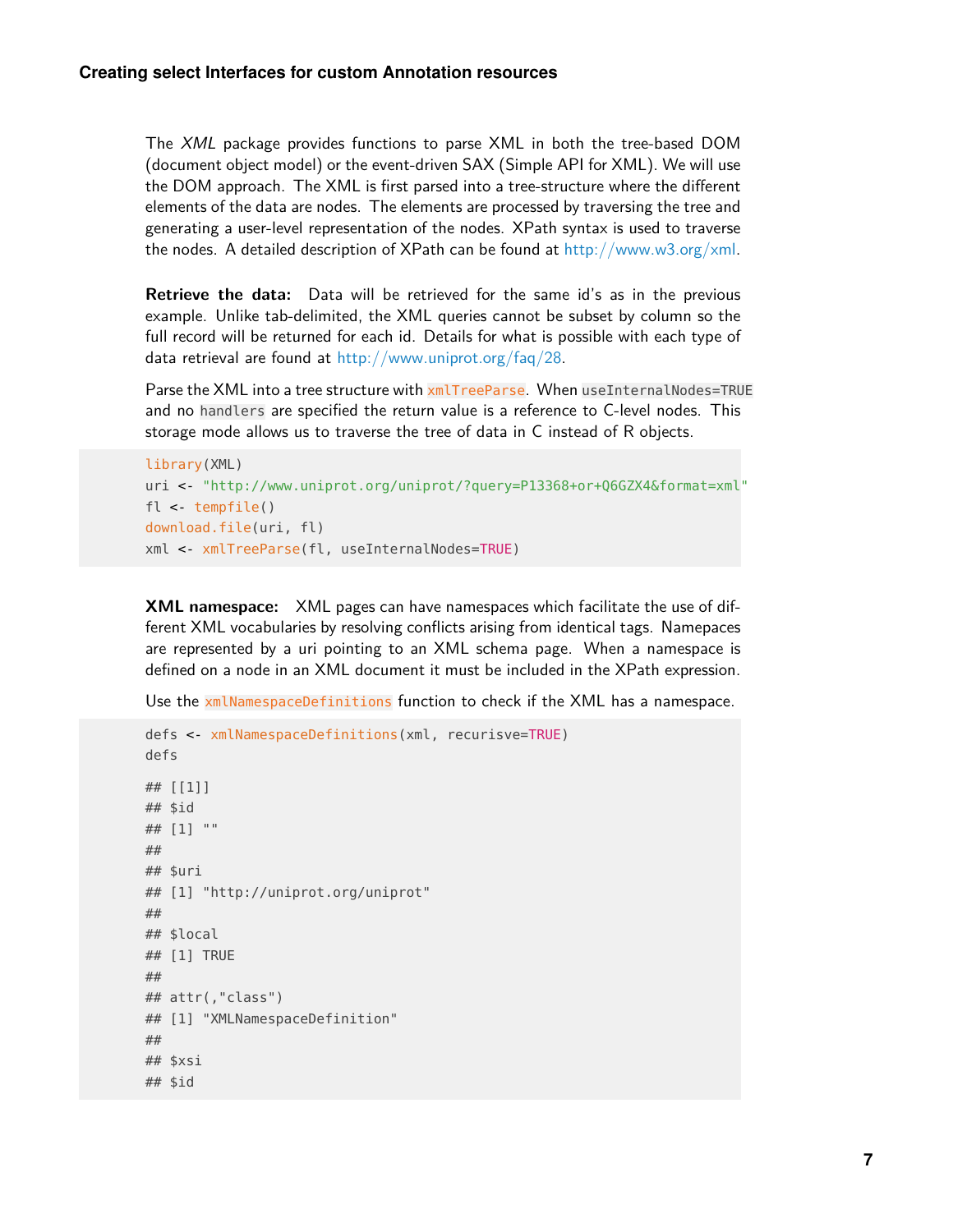#### **Creating select Interfaces for custom Annotation resources**

```
## [1] "xsi"
##
## $uri
## [1] "http://www.w3.org/2001/XMLSchema-instance"
##
## $local
## [1] TRUE
##
## attr(,"class")
## [1] "XMLNamespaceDefinition"
##
## attr(,"class")
## [1] "XMLNamespaceDefinitions"
```
The presence of uri's confirm there is a namespace. Alternatively we could have looked at the XML nodes for declarstions of the form xmlns:myNamespace="http://www.namspace.org". We organize the namespaces and will use them directly in parsing.

ns <- structure(sapply(defs, function(x) x\$uri), names=names(defs))

**Parsing with XPath:** There are two high level 'entry' nodes which represent the two id's requested in the original query.

```
entry <- getNodeSet(xml, "//ns:entry", "ns")
xmlSize(entry)
## [1] 2
```
To get an idea of the data structure we first list the attributes of the top nodes and extract the names.

```
nms <- xpathSApply(xml, "//ns:entry/ns:name", xmlValue, namespaces="ns")
attrs <- xpathApply(xml, "//ns:entry", xmlAttrs, namespaces="ns")
names(attrs) <- nms
attrs
## $`7LESS_DROME`
## dataset created modified version
## "Swiss-Prot" "1990-01-01" "2022-02-23" "194"
##
## dataset<br>## "Swiss-Prot"<br>## $`001R_FRG3G`
## dataset created modified version
## "Swiss-Prot" "2011-06-28" "2021-06-02" "42"
```
Next, inspect the direct children of each node.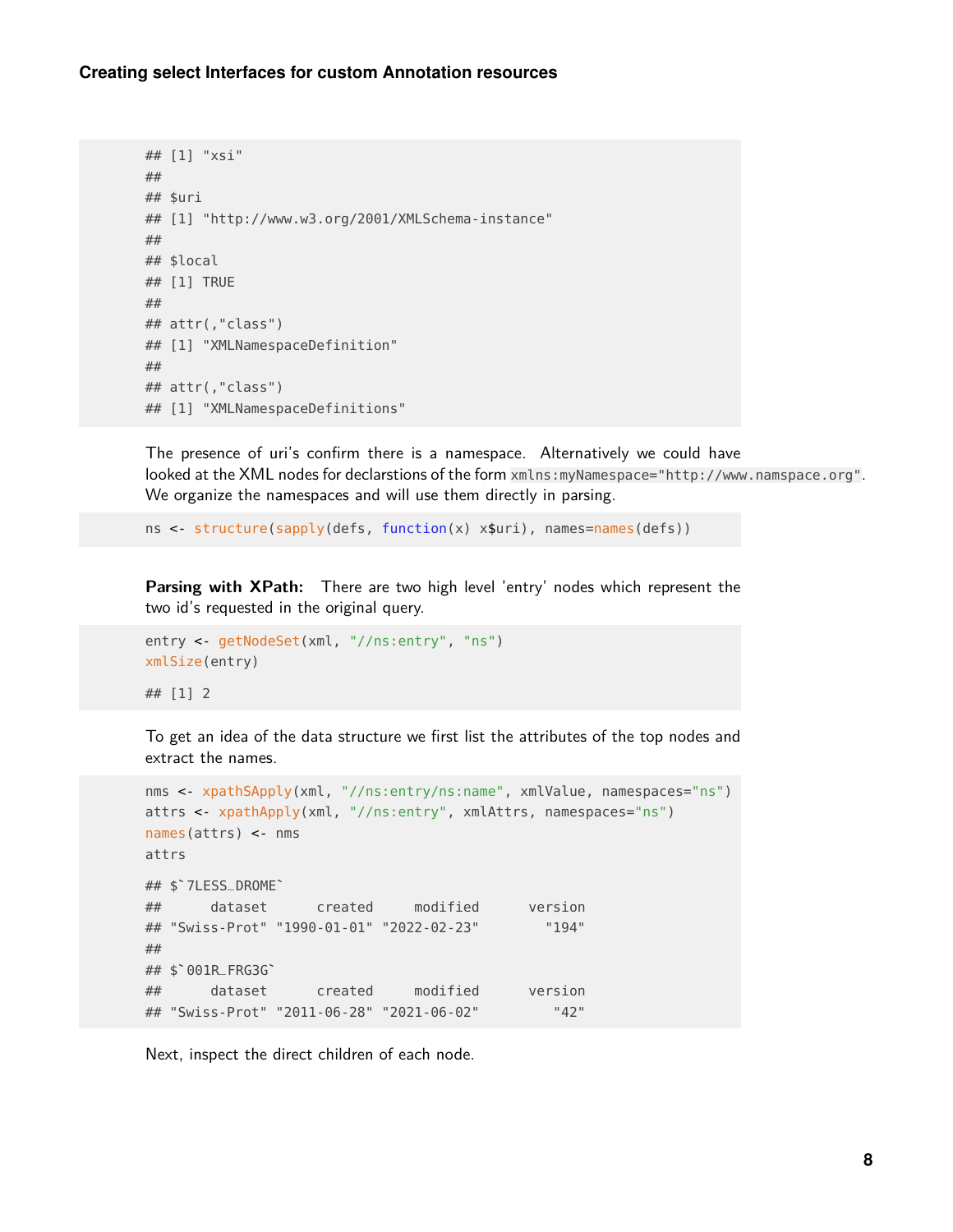```
fun1 <- function(elt) unique(names(xmlChildren(elt)))
xpathApply(xml, "//ns:entry", fun1, namespaces="ns")
## [[1]]
## [1] "accession" "name" "protein"
## [4] "gene" "organism" "reference"
## [7] "comment" "dbReference" "proteinExistence"
## [10] "keyword" "feature" "evidence"
## [13] "sequence"
##
## [[2]]
## [1] "accession" "name" "protein"
## [4] "gene" "organism" "organismHost"
## [7] "reference" "comment" "dbReference"
## [10] "proteinExistence" "keyword" "feature"
## [13] "evidence" "sequence"
```
Query Q6GZX4 has 2 'feature' nodes and query P13368 has 48.

```
Q6GZX4 <- "//ns:entry[ns:accession='Q6GZX4']/ns:feature"
xmlSize(getNodeSet(xml, Q6GZX4, namespaces="ns"))
## [1] 1
P13368 <- "//ns:entry[ns:accession='P13368']/ns:feature"
xmlSize(getNodeSet(xml, P13368, namespaces="ns"))
## [1] 49
```
List all possible values for the 'type' attribute of the 'feature' nodes.

```
path <- "//ns:feature"
unique(xpathSApply(xml, path, xmlGetAttr, "type", namespaces="ns"))
## [1] "chain"
## [2] "topological domain"
## [3] "transmembrane region"
## [4] "domain"
## [5] "repeat"
## [6] "nucleotide phosphate-binding region"
## [7] "region of interest"
## [8] "compositionally biased region"
## [9] "active site"
## [10] "binding site"
## [11] "modified residue"
## [12] "glycosylation site"
## [13] "mutagenesis site"
## [14] "sequence conflict"
```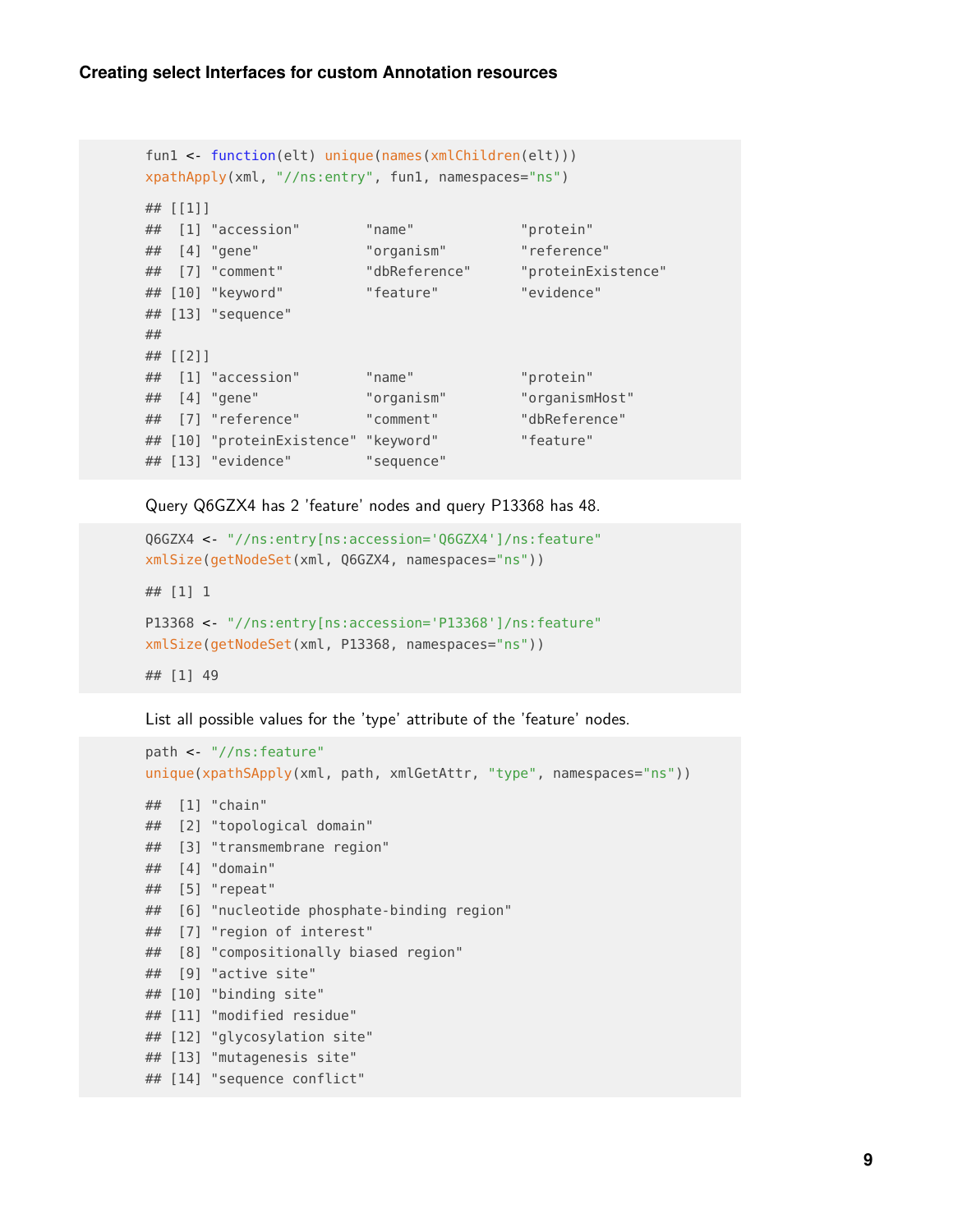XPath allows the construction of complex queries to pull out specific subsets of data. Here we extract the features with 'type=sequence conflict' for query P13368.

```
path <- "//ns:entry[ns:accession='P13368']/ns:feature[@type='sequence conflict']"
data.frame(t(xpathSApply(xml, path, xmlAttrs, namespaces="ns")))
```

| ## |                        | type |  |  | description ref evidence                             |               |   |  |
|----|------------------------|------|--|--|------------------------------------------------------|---------------|---|--|
|    | ## 1 sequence conflict |      |  |  | In Ref. 1; AAA28882.                                 |               | 9 |  |
|    | ## 2 sequence conflict |      |  |  | In Ref. 3; AAF47992. 3                               |               | 9 |  |
|    | ## 3 sequence conflict |      |  |  | In Ref. 3; AAF47992.                                 | 3             | 9 |  |
|    | ## 4 sequence conflict |      |  |  | In Ref. 3; AAF47992.                                 | 3             | 9 |  |
|    | ## 5 sequence conflict |      |  |  | In Ref. 3; AAF47992.                                 | 3             | 9 |  |
|    |                        |      |  |  | ## 6 sequence conflict In Ref. 2; CAA31960/CAB55310. | $\mathcal{L}$ | 9 |  |
|    | ## 7 sequence conflict |      |  |  | In Ref. 1; AAA28882.                                 |               | 9 |  |

Put the sequences in an AAStringSet and add the names.

```
library(Biostrings)
## Loading required package: XVector
##
## Attaching package: 'Biostrings'
## The following object is masked from 'package:base':
##
## strsplit
path <- "//ns:entry/ns:sequence"
seqs <- xpathSApply(xml, path, xmlValue, namespaces="ns")
aa <- AAStringSet(unlist(lapply(seqs, function(elt) gsub("\n", "", elt)),
   use.names=FALSE))
names(aa) <- nms
aa
## AAStringSet object of length 2:
## width seq names
## [1] 2554 MTMFWQQNVDHQSDEQDKQAKG...TLREVPLKDKQLYANEGVSRL 7LESS_DROME
## [2] 256 MAFSAEDVLKEYDRRRRMEALL...VLYDDSFRKIYTDLGWKFTPL 001R_FRG3G
```
## 4 Setting up a package to expose a web service

In order to expose a web service using select, you will need to create an object that will be loaded at the time when the package is loaded. Unlike with a database, the purpose of this object is pretty much purely for dispatch. We just need select and it's friends to know which select method to call

The first step is to create an object. Creating an object is simple enough: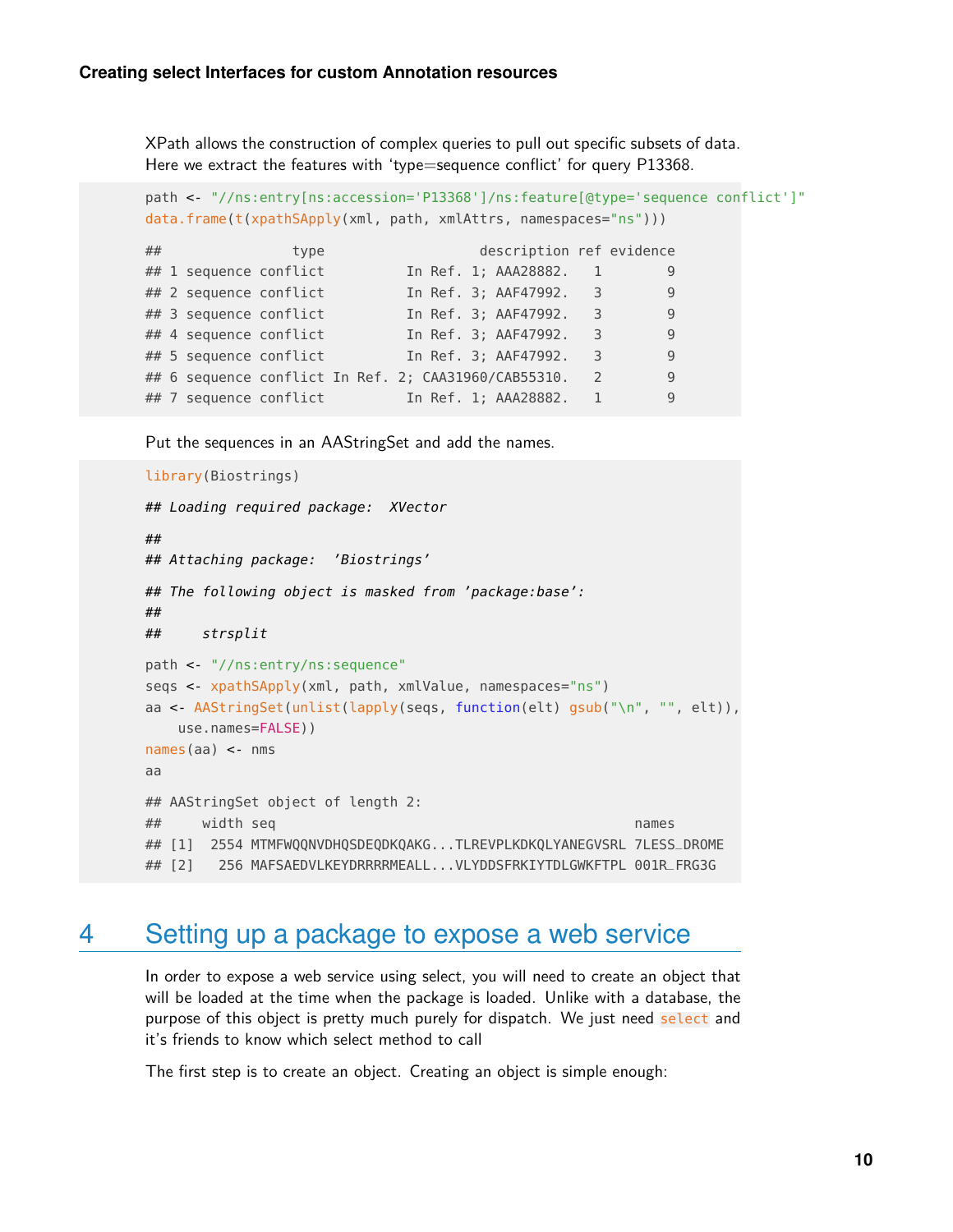```
setClass("uniprot", representation(name="character"),
         prototype(name="uniprot"))
```
Once you have a class defined, all you need is to make an instance of this class. Making an instance is easy enough:

```
uniprot <- new("uniprot")
```
But of course it's a little more complicated because one of these objects will need to be spawned up whenever our package loads. This is acclomplished by calling the .onLoad function in the zzz.R file. The following code will create an object, and then assign it to the package namespace as the package loads.

```
.onLoad <- function(libname, pkgname)
{
   ns <- asNamespace(pkgname)
    uniprot <- new("uniprot")
    assign("uniprot", uniprot, envir=ns)
   namespaceExport(ns, "uniprot")
}
```
# 5 Creating package accessors for a web service

At this point you have all that you need to know in order to implement keytype, columns, keys and select for your package. In this section we will explore how you could implement some of these if you were making a package that exposed uniprot.

## 5.1 Example: creating keytypes and columns methods

The keytype and columns methods are always the 1st ones you should implement. They are the easiest, and their existence is required to be able to use keys or select. In this simple case we only have one value that can be used as a keytype, and that is a UNIPROT ID.

```
setMethod("keytypes", "uniprot",function(x){return("UNIPROT")})
uniprot <- new("uniprot")
keytypes(uniprot)
## [1] "UNIPROT"
```
So what about columns? Well it's not a whole lot more complicated in this case since we are limited to things that we can return from the web service. Since this is just an example, lets limit it to the following fields: "ID", "SEQUENCE", "ORGANISM".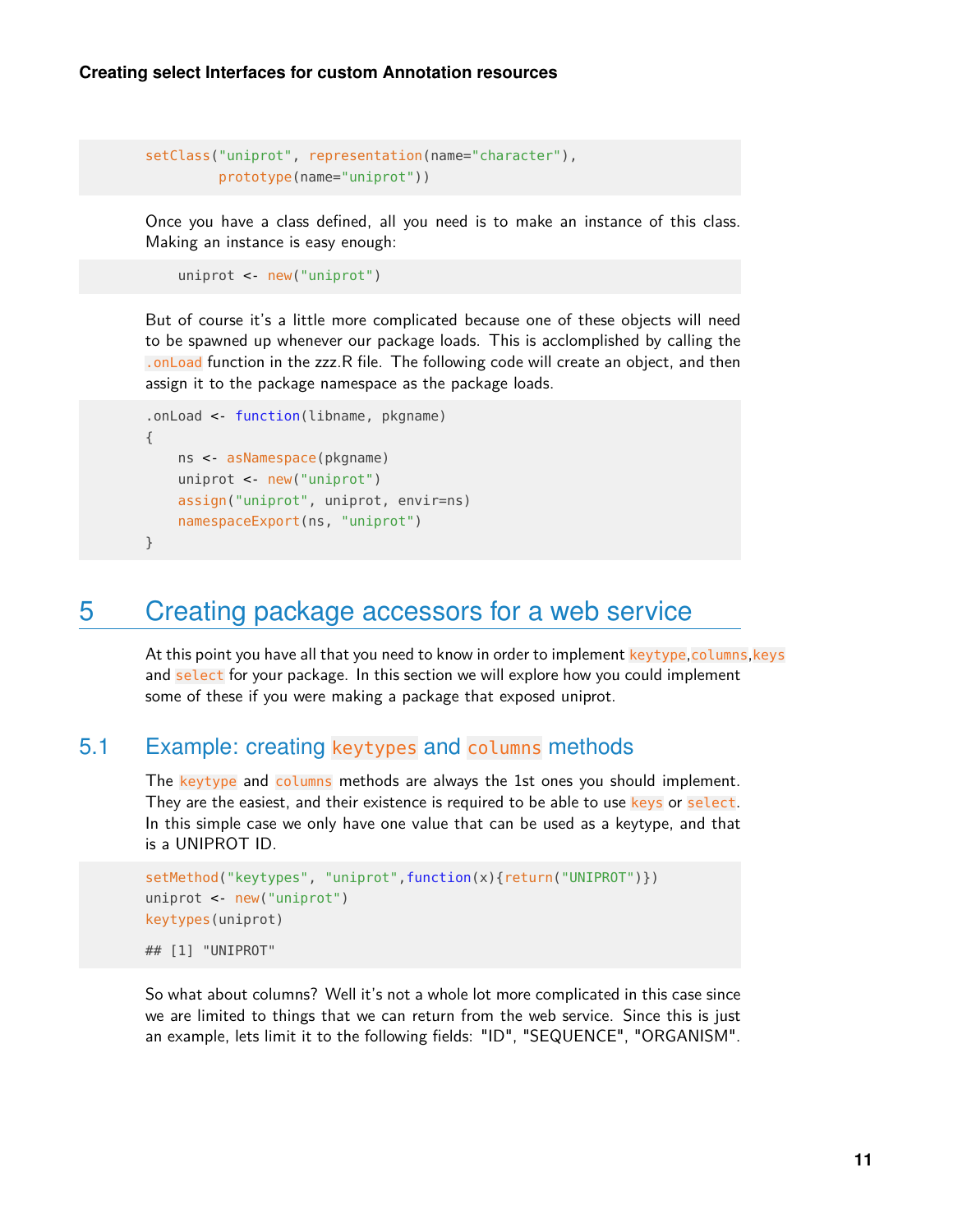```
setMethod("columns", "uniprot",
         function(x){return(c("ID", "SEQUENCE", "ORGANISM"))})
columns(uniprot)
## [1] "ID" "ORGANISM" "SEQUENCE"
```
Also, notice how for both keytypes and columns I am using all capital letters. This is a style adopted throughout the project.

## 5.2 Example 2: creating a select method

At this point we have enough to be able to make a select method.

#### **Exercise 2**

Using what you have learned above, and the helper function from earlier, define a select method. This select method will have a default keytype of "UNIPROT".

### **Solution:**

```
.select <- function(x, keys, columns){
    colsTranslate <- c(id='ID', sequence='SEQUENCE', organism='ORGANISM')
    columns <- names(colsTranslate)[colsTranslate %in% columns]
    getUniprotGoodies(query=keys, columns=columns)
}
setMethod("select", "uniprot",
    function(x, keys, columns, keytype)
{
    .select(keys=keys, columns=columns)
})
```
select(uniprot, keys=c("P13368","P20806"), columns=c("ID","ORGANISM"))

# 6 Retrieving data from a database resource

If your package is retrieving data from a database, then there are some additional skills you will need to be able to interface with this database from  $R$ . This section will introduce you to those skills.

## 6.1 Getting a connection

If all you know is the name of the SQLite database, then to get a DB connection you need to do something like this: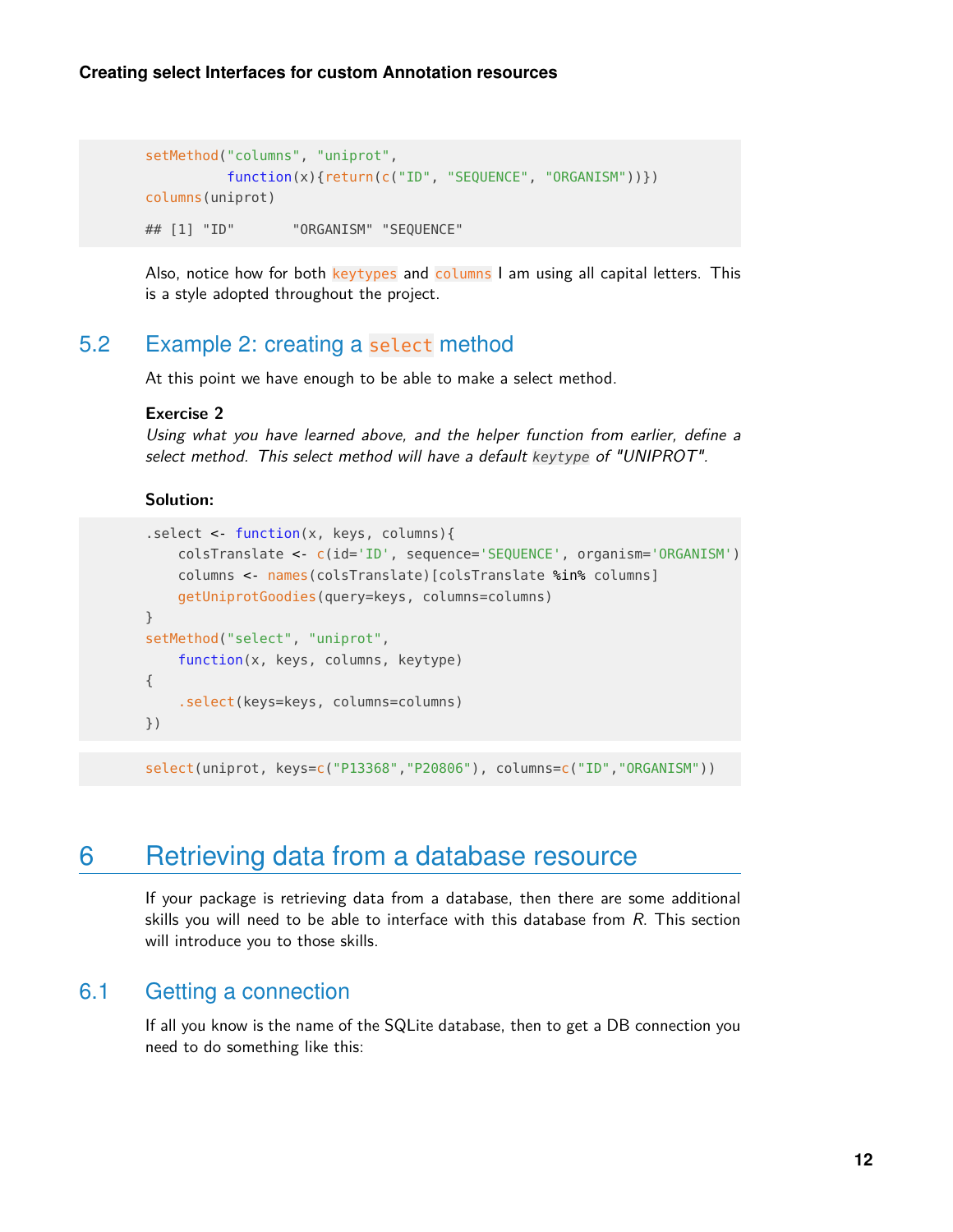```
drv <- SQLite()
library("org.Hs.eg.db")
con_hs <- dbConnect(drv, dbname=org.Hs.eg_dbfile())
con_hs
```
In cases where the connection is created on package load, we can do something like below:

```
org.Hs.eg.db$conn
## or better we can use a helper function to wrap this:
AnnotationDbi::dbconn(org.Hs.eg.db)
## or we can just call the provided convenience function
## from when this package loads:
org.Hs.eg_dbconn()
```
## 6.2 Getting data out

Now we just need to get our data out of the DB. There are several useful functions for doing this. Most of these come from the RSQLite or DBI packages. For the sake of simplicity, I will only discuss those that are immediately useful for exploring and extracting data from a database in this vignette. One pair of useful methods are the dbListTables and dbListFields which are useful for exploring the schema of a database.

```
head(dbListTables(con_hs))
## [1] "accessions" "alias" "chrlengths"
## [4] "chromosome_locations" "chromosomes" "cytogenetic_locations"
dbListFields(con_hs, "alias")
## [1] "_id" "alias_symbol"
```
For actually executing SQL to retrieve data, you probably want to use something like dbGetQuery. The only caveat is that this will actually require you to know a little SQL.

```
dbGetQuery(con_hs, "SELECT * FROM metadata")
## name value
## 1 DBSCHEMAVERSION 2.1
## 2 Db type OrgDb
## 3 Supporting package AnnotationDbi
## 4 DBSCHEMA https://www.astate.com/watch?usert.com/watch?usert.com/watch?usert.com/watch?usert.com/watch?usert.com/
## 5 ORGANISM Homo sapiens
## 6 SPECIES Human
## 7 EGSOURCEDATE 2022-Mar17
```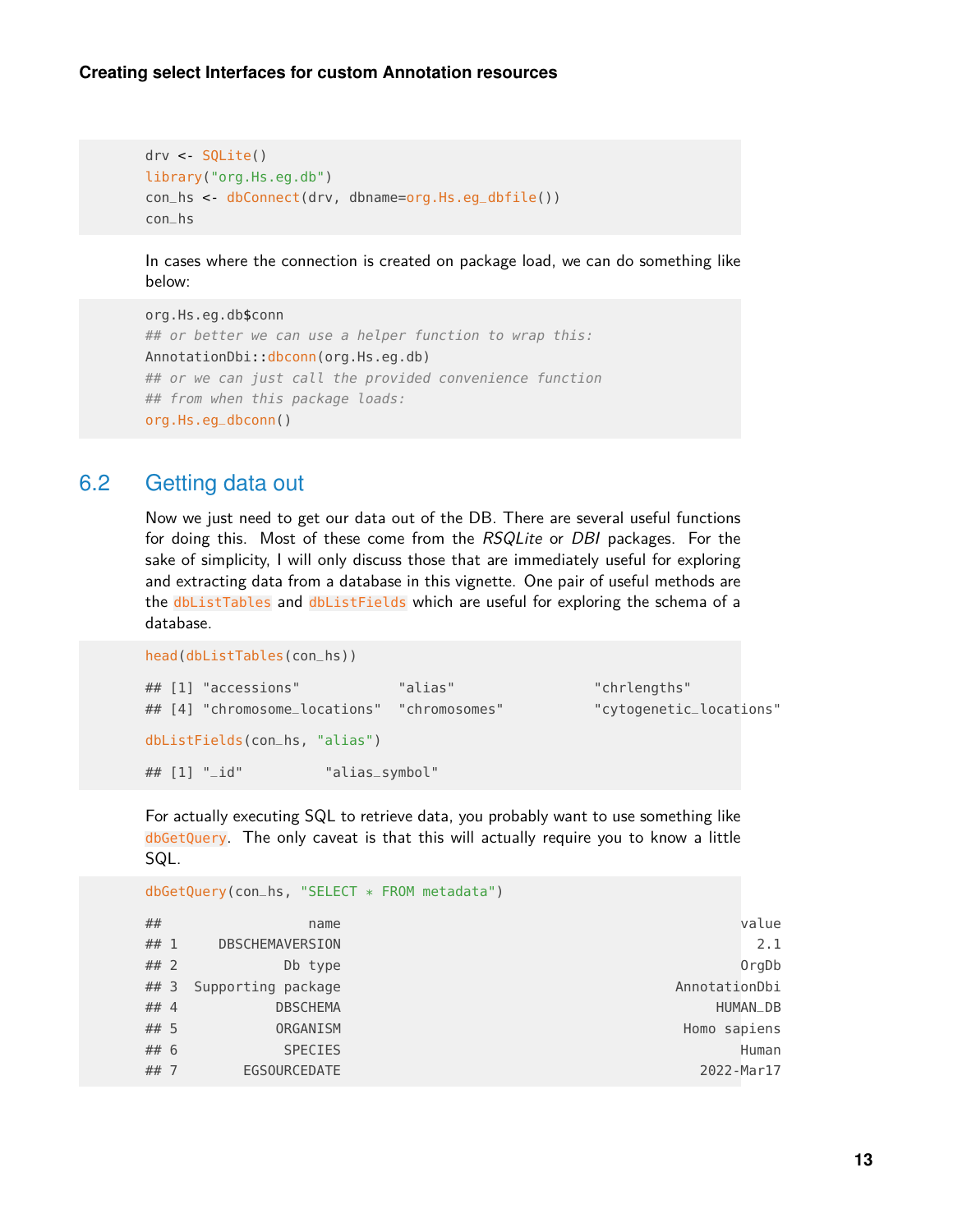| ## 8  |       | EGSOURCENAME          | Entrez Gene                                                       |
|-------|-------|-----------------------|-------------------------------------------------------------------|
| ## 9  |       | <b>EGSOURCEURL</b>    | ftp://ftp.ncbi.nlm.nih.gov/gene/DATA                              |
|       | ## 10 | CENTRALID             | EG                                                                |
| ## 11 |       | <b>TAXID</b>          | 9606                                                              |
|       | ## 12 | <b>GOSOURCENAME</b>   | Gene Ontology                                                     |
| ## 13 |       |                       | GOSOURCEURL http://current.geneontology.org/ontology/go-basic.obo |
| ## 14 |       | <b>GOSOURCEDATE</b>   | $2022 - 03 - 10$                                                  |
|       | ## 15 | <b>GOEGSOURCEDATE</b> | 2022-Mar17                                                        |
|       | ## 16 | <b>GOEGSOURCENAME</b> | Entrez Gene                                                       |
|       | ## 17 | <b>GOEGSOURCEURL</b>  | ftp://ftp.ncbi.nlm.nih.gov/gene/DATA                              |
| ## 18 |       | <b>KEGGSOURCENAME</b> | <b>KEGG GENOME</b>                                                |
| ## 19 |       | <b>KEGGSOURCEURL</b>  | ftp://ftp.genome.jp/pub/kegg/genomes                              |
|       | ## 20 | <b>KEGGSOURCEDATE</b> | 2011-Mar15                                                        |
|       | ## 21 | <b>GPSOURCENAME</b>   | UCSC Genome Bioinformatics (Homo sapiens)                         |
| ## 22 |       | GPSOURCEURL           |                                                                   |
|       | ## 23 | <b>GPSOURCEDATE</b>   | 2022-Nov23                                                        |
| ## 24 |       | <b>ENSOURCEDATE</b>   | 2021-Dec21                                                        |
|       | ## 25 | ENSOURCENAME          | Ensembl                                                           |
|       | ## 26 | ENSOURCEURL           | ftp://ftp.ensembl.org/pub/current_fasta                           |
| ## 27 |       | <b>UPSOURCENAME</b>   | Uniprot                                                           |
|       | ## 28 | <b>UPSOURCEURL</b>    | http://www.UniProt.org/                                           |
|       | ## 29 | <b>UPSOURCEDATE</b>   | Fri Apr 1 14:42:16 2022                                           |

## 6.3 Some basic SQL

The good news is that SQL is pretty easy to learn. Especially if you are primarily interested in just retrieving data from an existing database. Here is a quick run-down to get you started on writing simple SELECT statements. Consider a table that looks like this:

| Table sna |     |
|-----------|-----|
| foo       | bar |
| L         | baz |
| ╯         | boo |

This statement:

SELECT bar FROM sna;

Tells SQL to get the "bar" field from the "foo" table. If we wanted the other field called "sna" in addition to "bar", we could have written it like this:

SELECT foo, bar FROM sna;

Or even this (\* is a wildcard character here)

SELECT \* FROM sna;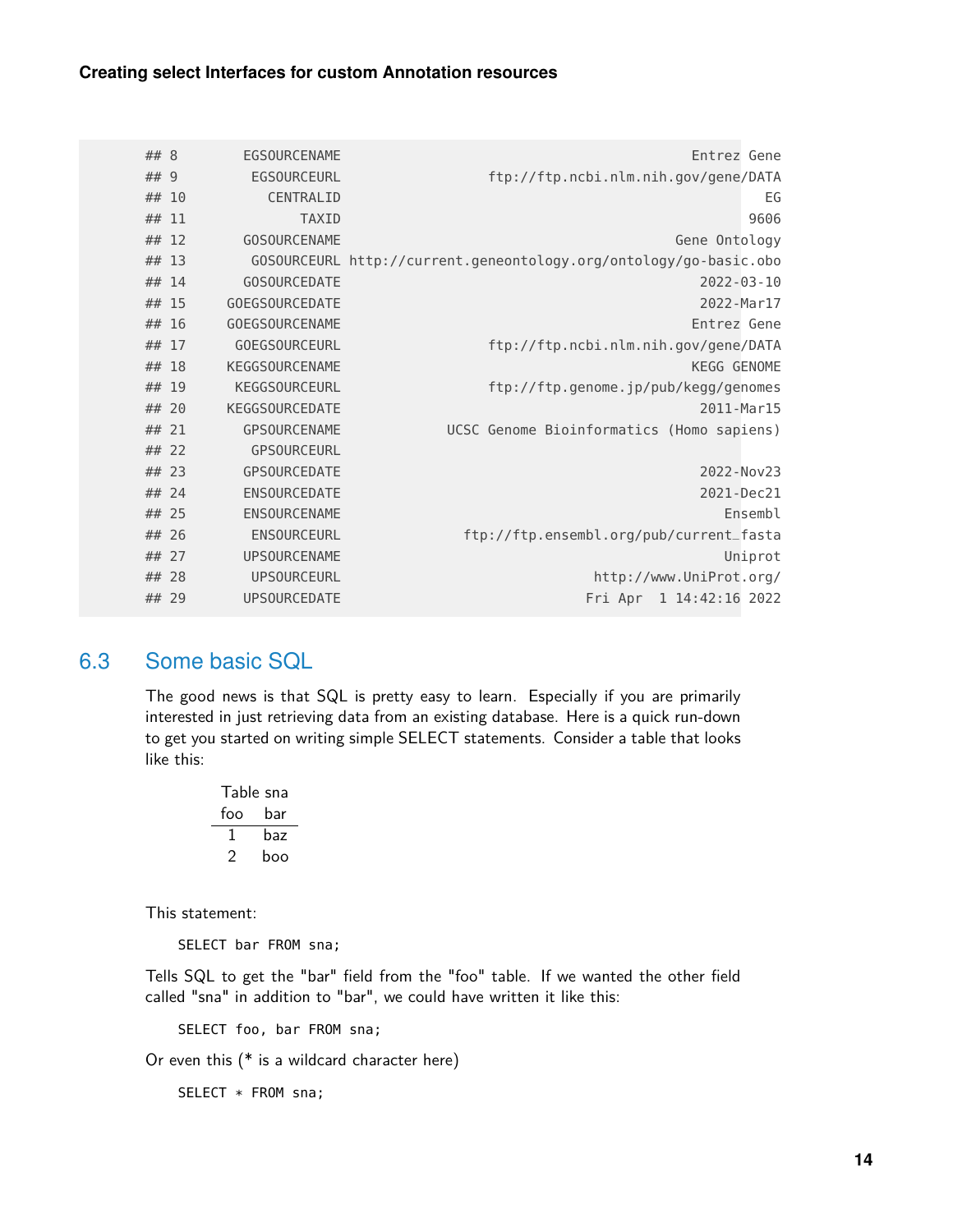Now lets suppose that we wanted to filter the results. We could also have said something like this:

SELECT \* FROM sna WHERE bar='boo';

That query will only retrieve records from foo that match the criteria for bar. But there are two other things to notice. First notice that a single  $=$  was used for testing equality. Second notice that I used single quotes to demarcate the string. I could have also used double quotes, but when working in  $R$  this will prove to be less convenient as the whole SQL statement itself will frequently have to be wrapped as a string.

What if we wanted to be more general? Then you can use LIKE. Like this:

SELECT \* FROM sna WHERE bar LIKE 'boo\%';

That query will only return records where bar starts with "boo", (the % character is acting as another kind of wildcard in this context).

You will often find that you need to get things from two or more different tables at once. Or, you may even find that you need to combine the results from two different queries. Sometimes these two queries may even come from the same table. In any of these cases, you want to do a join. The simplest and most common kind of join is an inner join. Lets suppose that we have two tables:

|   | Table sna | Table fu |    |
|---|-----------|----------|----|
|   | foo bar   | foo bo   |    |
|   | haz       |          | hi |
| 2 | boo       |          | са |

And we want to join them where the records match in their corresponding "foo" columns. We can do this query to join them:

SELECT \* FROM sna,fu WHERE sna.foo=fu.foo;

Something else we can do is tidy this up by using aliases like so:

SELECT \* FROM sna AS s,fu AS f WHERE s.foo=f.foo;

This last trick is not very useful in this particular example since the query ended up being longer than we started with, but is still great for other cases where queries can become really long.

### 6.4 Exploring the SQLite database from *R*

Now that we know both some SQL and also about some of the methods in *DBI* and RSQLite we can begin to explore the underlying database from  $R$ . How should we go about this? Well the 1st thing we always want to know are what tables are present. We already know how to learn this:

head(dbListTables(con\_hs))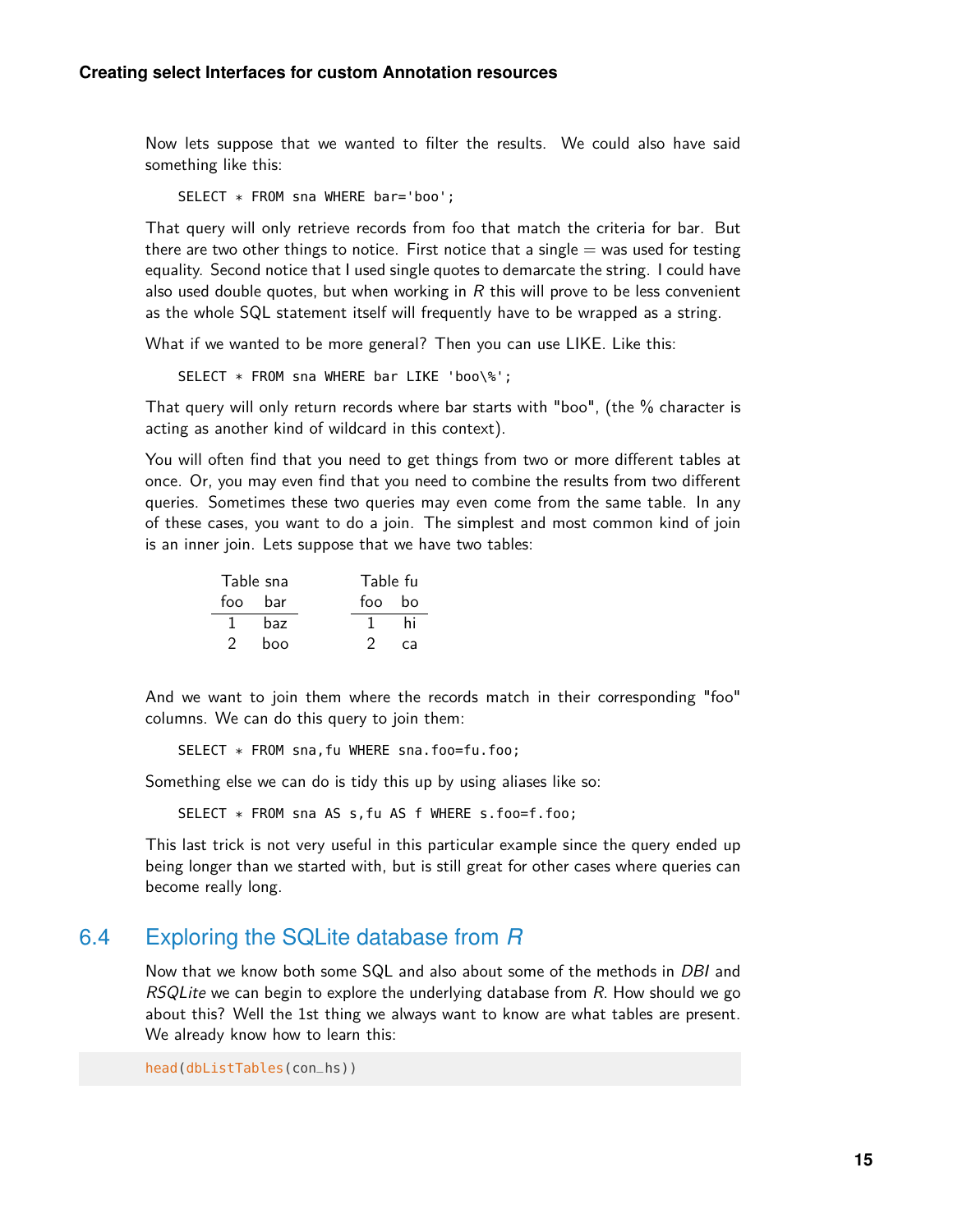| ## [1] "accessions"                         | "alias" | "chrlengths"            |
|---------------------------------------------|---------|-------------------------|
| ## [4] "chromosome_locations" "chromosomes" |         | "cytogenetic_locations" |

And we also know that once we have a table we are curious about, we can then look up it's fields using dbListFields

```
dbListFields(con_hs, "chromosomes")
## [1] "_id" "chromosome"
```
And once we know something about which fields are present in a table, we can compose a SQL query. perhaps the most straightforward query is just to get all the results from a given table. We know that the SQL for that should look like:

SELECT \* FROM chromosomes;

So we can now call a query like that from R by using dbGetQuery:

```
head(dbGetQuery(con_hs, "SELECT * FROM chromosomes"))
```

```
## _id chromosome
## 1 1 19
## 2 2 12
## 3 3 12
## 4 4 8
## 5 5 8
## 6 6 8
```
#### **Exercise 3**

Now use what you have learned to explore the org. Hs.eg.db database. Now find the table for chromosome locations in the  $org.Hs. eg. db$  database and extract it into R. How many chromosomes are present in this table? Write a SQL query that will retrieve chromosome locations from this table that are in chromosome 1.

#### **Solution:**

```
head(dbGetQuery(con_hs, "SELECT * FROM chromosome_locations"))
## Then only retrieve human records
## Query: SELECT * FROM Anopheles_gambiae WHERE species='HOMSA'
head(dbGetQuery(con_hs, "SELECT * FROM chromosome_locations WHERE seqname='1'"))
dbDisconnect(con_hs)
```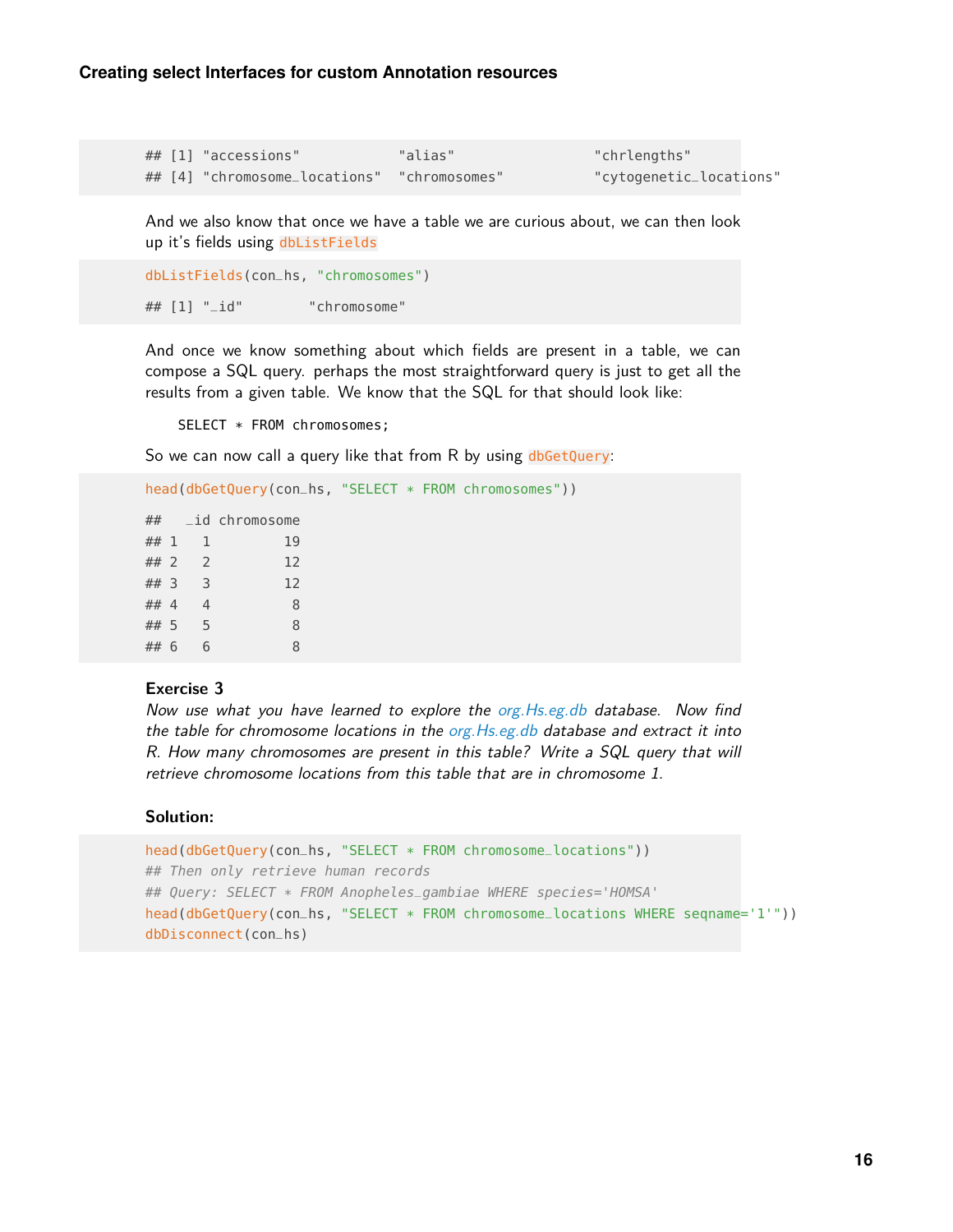# 7 Setting up a package to expose a SQLite database object

For the sake of simplicity, lets look at an existing example of this in the *[org.Hs.eg.db](http://bioconductor.org/packages/org.Hs.eg.db)* package. This package contains a .sqlite database inside of the extdata directory. There are a couple of important details though about databases like these. The 1st is that we recommend that the database have the same name as the package, but end with the extension .sqlite. The second detail is that we recommend that the metadata table contain some important fields. This is the metadata from the current [org.Hs.eg.db](http://bioconductor.org/packages/org.Hs.eg.db) package.

| ##    |   | name                  | value                                                             |
|-------|---|-----------------------|-------------------------------------------------------------------|
| ## 1  |   | DBSCHEMAVERSION       | 2.1                                                               |
| ## 2  |   | Db type               | OrgDb                                                             |
| ##    | 3 | Supporting package    | AnnotationDbi                                                     |
| ## 4  |   | <b>DBSCHEMA</b>       | <b>HUMAN_DB</b>                                                   |
| ## 5  |   | ORGANISM              | Homo sapiens                                                      |
| ## 6  |   | <b>SPECIES</b>        | Human                                                             |
| ## 7  |   | <b>EGSOURCEDATE</b>   | 2022-Mar17                                                        |
| ## 8  |   | <b>EGSOURCENAME</b>   | Entrez Gene                                                       |
| ## 9  |   | <b>EGSOURCEURL</b>    | ftp://ftp.ncbi.nlm.nih.gov/gene/DATA                              |
| ## 10 |   | CENTRALID             | EG                                                                |
| ## 11 |   | <b>TAXID</b>          | 9606                                                              |
| ## 12 |   | <b>GOSOURCENAME</b>   | Gene Ontology                                                     |
| ## 13 |   |                       | GOSOURCEURL http://current.geneontology.org/ontology/go-basic.obo |
| ## 14 |   | <b>GOSOURCEDATE</b>   | $2022 - 03 - 10$                                                  |
| ## 15 |   | <b>GOEGSOURCEDATE</b> | 2022-Mar17                                                        |
| ## 16 |   | <b>GOEGSOURCENAME</b> | Entrez Gene                                                       |
| ## 17 |   | <b>GOEGSOURCEURL</b>  | ftp://ftp.ncbi.nlm.nih.gov/gene/DATA                              |
| ## 18 |   | <b>KEGGSOURCENAME</b> | KEGG GENOME                                                       |
| ## 19 |   | <b>KEGGSOURCEURL</b>  | ftp://ftp.genome.jp/pub/kegg/genomes                              |
| ## 20 |   | <b>KEGGSOURCEDATE</b> | 2011-Mar15                                                        |
| ## 21 |   | <b>GPSOURCENAME</b>   | UCSC Genome Bioinformatics (Homo sapiens)                         |
| ## 22 |   | <b>GPSOURCEURL</b>    |                                                                   |
| ## 23 |   | GPSOURCEDATE          | 2022-Nov23                                                        |
| ## 24 |   | <b>ENSOURCEDATE</b>   | 2021-Dec21                                                        |
| ## 25 |   | ENSOURCENAME          | Ensembl                                                           |
| ## 26 |   | ENSOURCEURL           | ftp://ftp.ensembl.org/pub/current_fasta                           |
| ## 27 |   | <b>UPSOURCENAME</b>   | Uniprot                                                           |
| ## 28 |   | <b>UPSOURCEURL</b>    | http://www.UniProt.org/                                           |
| ## 29 |   | <b>UPSOURCEDATE</b>   | Fri Apr<br>1 14:42:16 2022                                        |

As you can see there are a number of very useful fields stored in the metadata table and if you list the equivalent table for other packages you will find even more useful information than you find here. But the most important fields here are actually the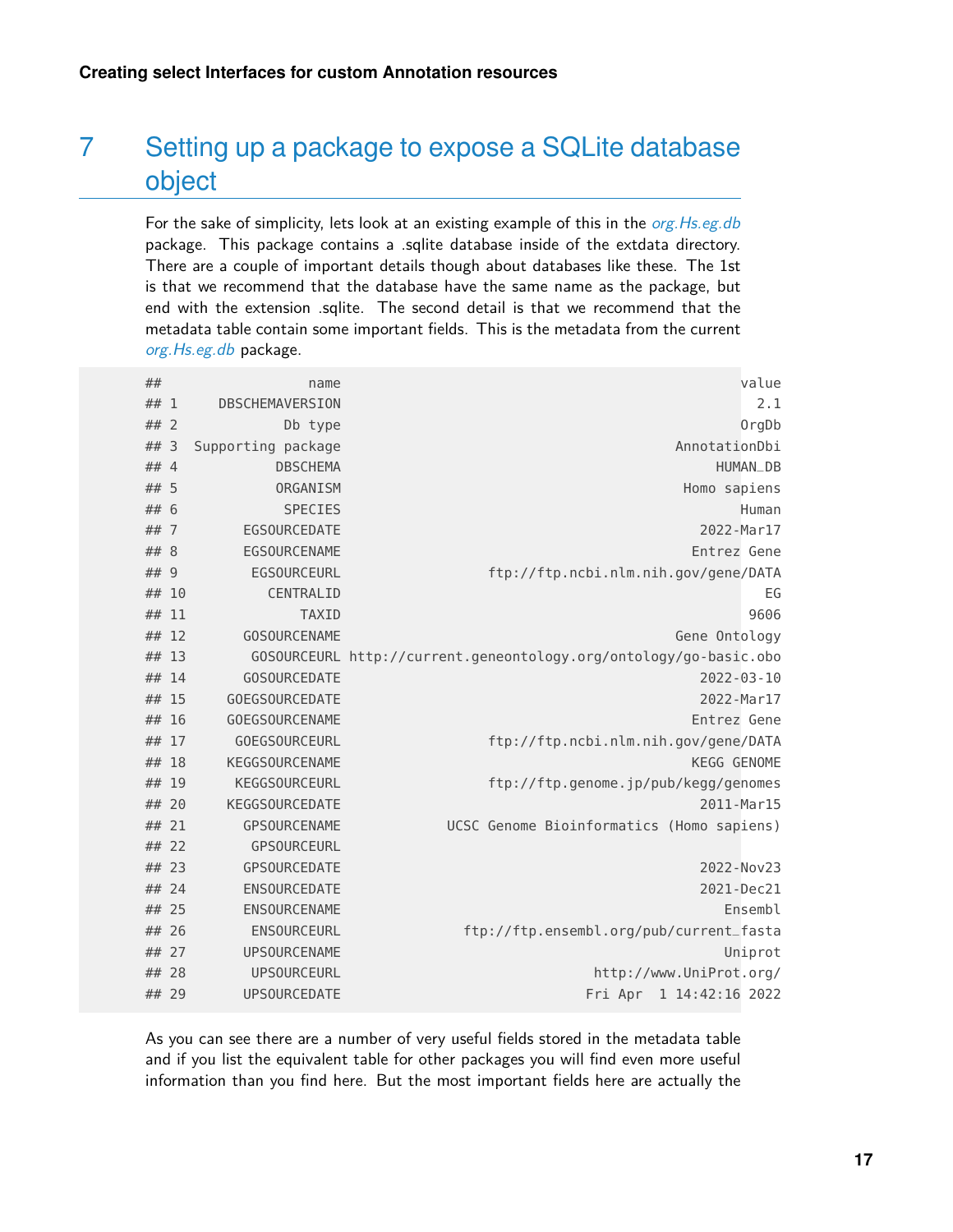ones called "package" and "Db type". Those fields specify both the name of the package with the expected class definition, and also the name of the object that this database is expected to be represented by in the R session respectively. If you fail to include this information in your metadata table, then loadDb will not know what to do with the database when it is called. In this case, the class definition has been stored in the *[AnnotationDbi](http://bioconductor.org/packages/AnnotationDbi)* package, but it could live anywhere you need it too. By specifying the metadata field, you enable **loadDb** to find it.

Once you have set up the metadata you will need to create a class for your package that extends the AnnotationDb class. In the case of the org. Hs.eg.db package, the class is defined to be a OrgDb class.

```
showClass("OrgDb")
```
Finally the .onLoad call for your package will have to contain code that will call the loadDb method. This is what it currently looks like in the *[org.Hs.eg.db](http://bioconductor.org/packages/org.Hs.eg.db)* package.

```
sPkgname <- sub(".db$","",pkgname)
db <- loadDb(system.file("extdata", paste(sPkgname,
               ".sqlite",sep=""), package=pkgname, lib.loc=libname),
               packageName=pkgname)
dbNewname <- AnnotationDbi:::dbObjectName(pkgname,"OrgDb")
ns <- asNamespace(pkgname)
assign(dbNewname, db, envir=ns)
namespaceExport(ns, dbNewname)
```
When the code above is run (at load time) the name of the package (AKA "pkgname", which is a parameter that will be passed into  $.$  onLoad) is then used to derive the name for the object. Then that name, is used by onload to create an *InparanoidDb* object. This object is then assigned to the namespace for this package so that it will be loaded for the user.

## 8 Creating package accessors for databases

At this point, all that remains is to create the means for accessing the data in the database. This should prove a lot less difficult than it may initially sound. For the new interface, only the four methods that were described earlier are really required: columns,keytypes,keys and select.

In order to do this you need to know a small amount of SQL and a few tricks for accessing the database from R. The point of providing these 4 accessors is to give users of these packages a more unified experience when retrieving data from the database. But other kinds of accessors (such as those provided for the  $TxDb$  objects) may also be warranted.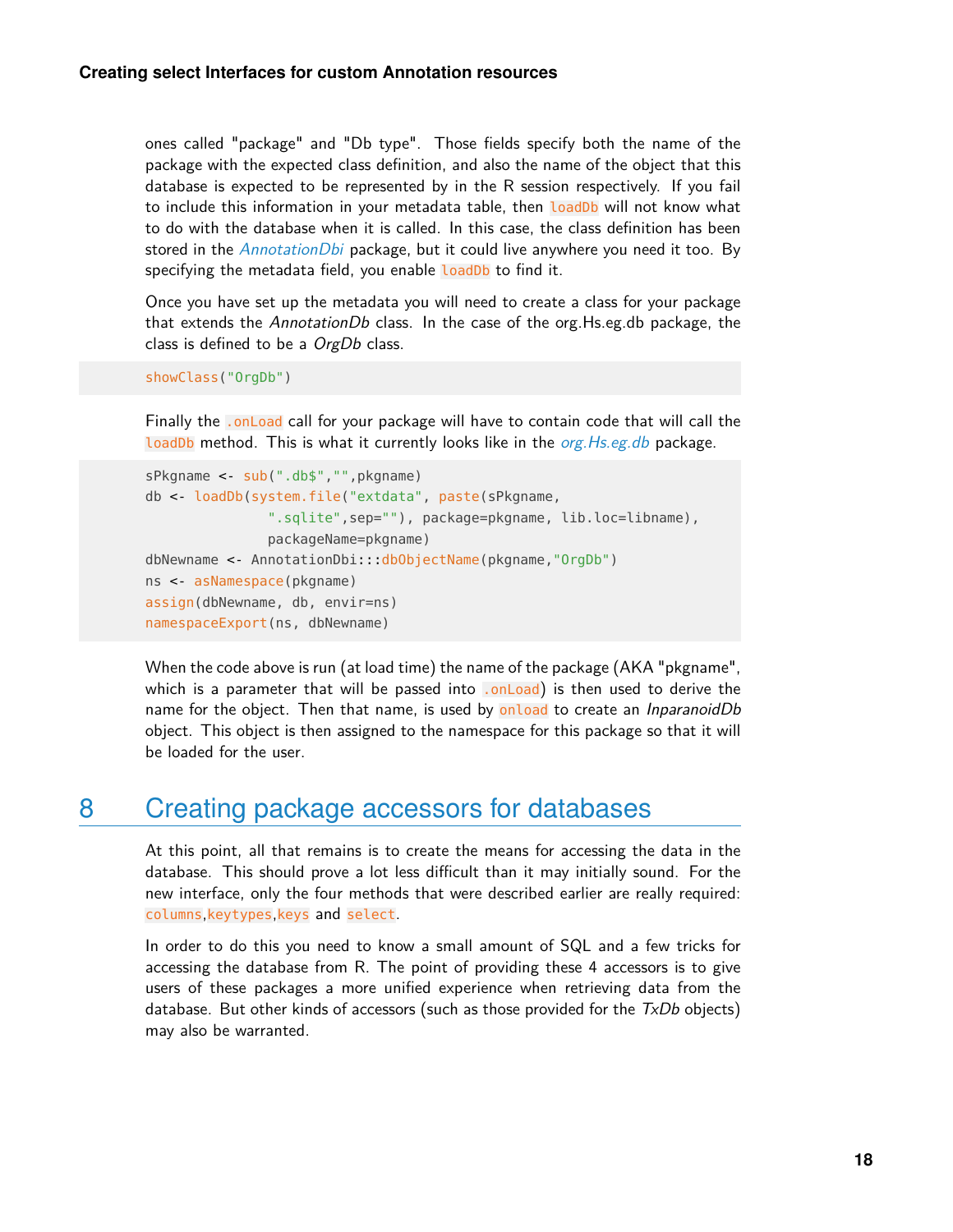### 8.1 Examples: creating a columns and keytypes method

Now lets suppose that we want to define a columns method for our org. Hs.eg.db object. And lets also suppose that we want is for it to tell us about the actual organisms for which we can extract identifiers. How could we do that?

```
.close < - function(x){
    con <- AnnotationDbi::dbconn(x)
   list <- dbListTables(con)
    ## drop unwanted tables
    unwanted <- c("map_counts","map_metadata","metadata")
    list <- list[!list %in% unwanted]
    # use on.exit to disconnect
    # on.exit(dbDisconnect(con))
    ## Then just to format things in the usual way
    toupper(list)
}
## Then make this into a method
setMethod("columns", "OrgDb", .cols(x))
## Then we can call it
columns(org.Hs.eg.db)
```
Notice again how I formatted the output to all uppercase characters? This is just done to make the interface look consistent with what has been done before for the other select interfaces. But doing this means that we will have to do a tiny bit of extra work when we implement out other methods.

#### **Exercise 4**

Now use what you have learned to define a method for keytypes on org. Hs.eg.db. The keytypes method should return the same results as columns (in this case). What if you needed to translate back to the lowercase table names? Also write an quick helper function to do that.

### **Solution:**

```
setMethod("keytypes", "OrgDb", function(x) .cols(x))
## Then we can call it
keytypes(org.Hs.eg.db)
## refactor of .cols
.getLCcolnames <- function(x)
{
    con <- AnnotationDbi::dbconn(x)
   list <- dbListTables(con)
    ## drop unwanted tables
```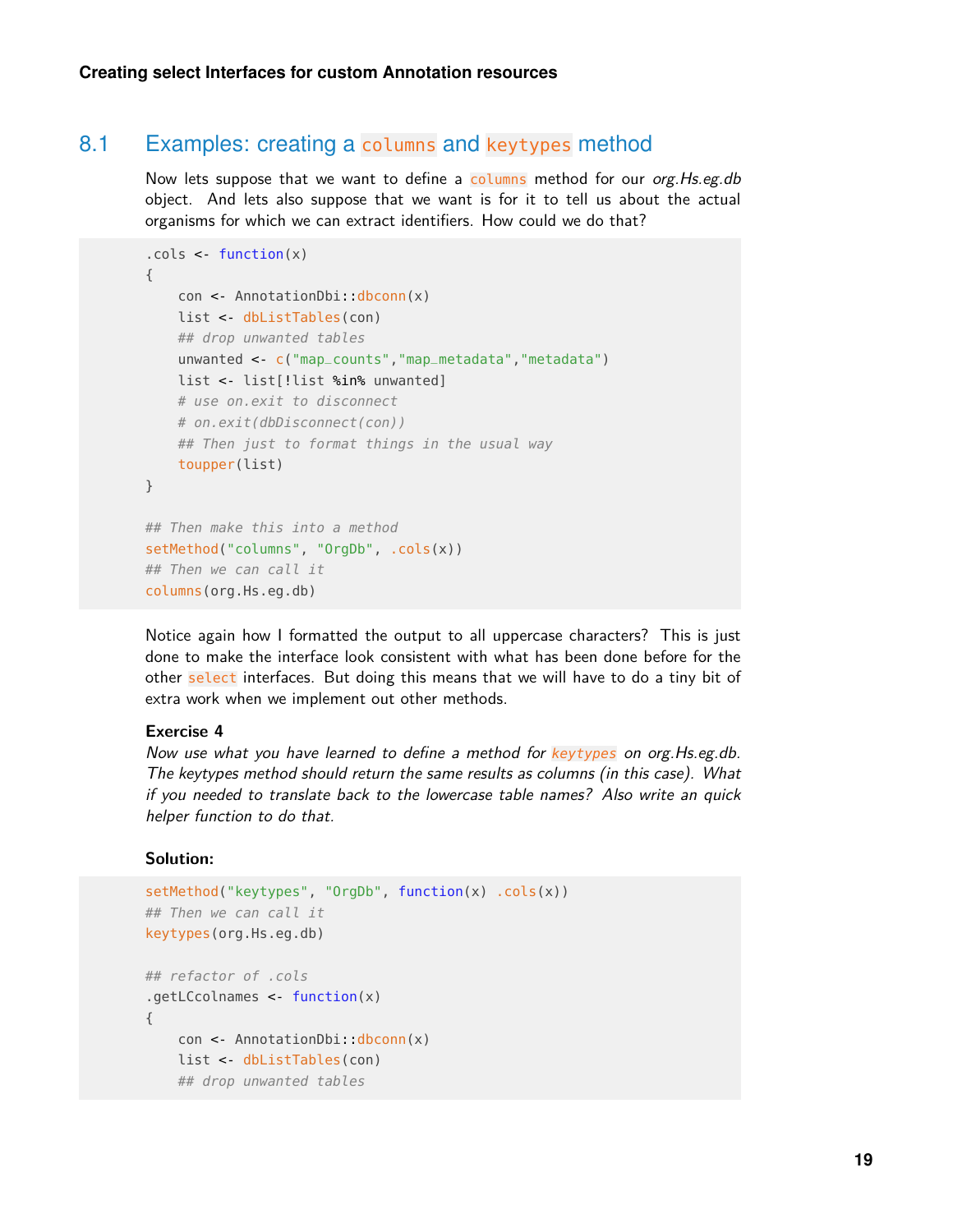### **Creating select Interfaces for custom Annotation resources**

```
unwanted <- c("map_counts","map_metadata","metadata")
    # use on.exit to disconnect
    # on.exit(dbDisconnect(con))
    list[!list %in% unwanted]
}
.cols <- function(x)
{
    list <- .getLCcolnames(x)
    ## Then just to format things in the usual way
    toupper(list)
}
## Test:
columns(org.Hs.eg.db)
## new helper function:
.getTableNames <- function(x)
{
    LC <- .getLCcolnames(x)
    UC \leftarrow cols(x)names(UC) <- LC
    \mathsf{U} \mathsf{C}}
.getTableNames(org.Hs.eg.db)
```
## 8.2 Example: creating a keys method

#### **Exercise 5**

Now define a method for keys on the example org. Hs.eg.db. This function can be a helper function to make it easy to extract column values after filtering the rows. The keys method should return the keys from a given organism based on the appropriate keytype. For example, if a table has rows that correspond to both human and nonhuman IDs, it will be necessary to filter out the human rows from the result.

#### **Solution:**

```
.keys <- function(x, keytype)
{
   ## translate keytype back to table name
   tabNames <- .getTableNames(x)
   lckeytype <- names(tabNames[tabNames %in% keytype])
   ## get a connection
   con <- AnnotationDbi::dbconn(x)
   sql <- paste("SELECT _id FROM", lckeytype, "WHERE species != 'HOMSA'")
    res <- dbGetQuery(con, sql)
```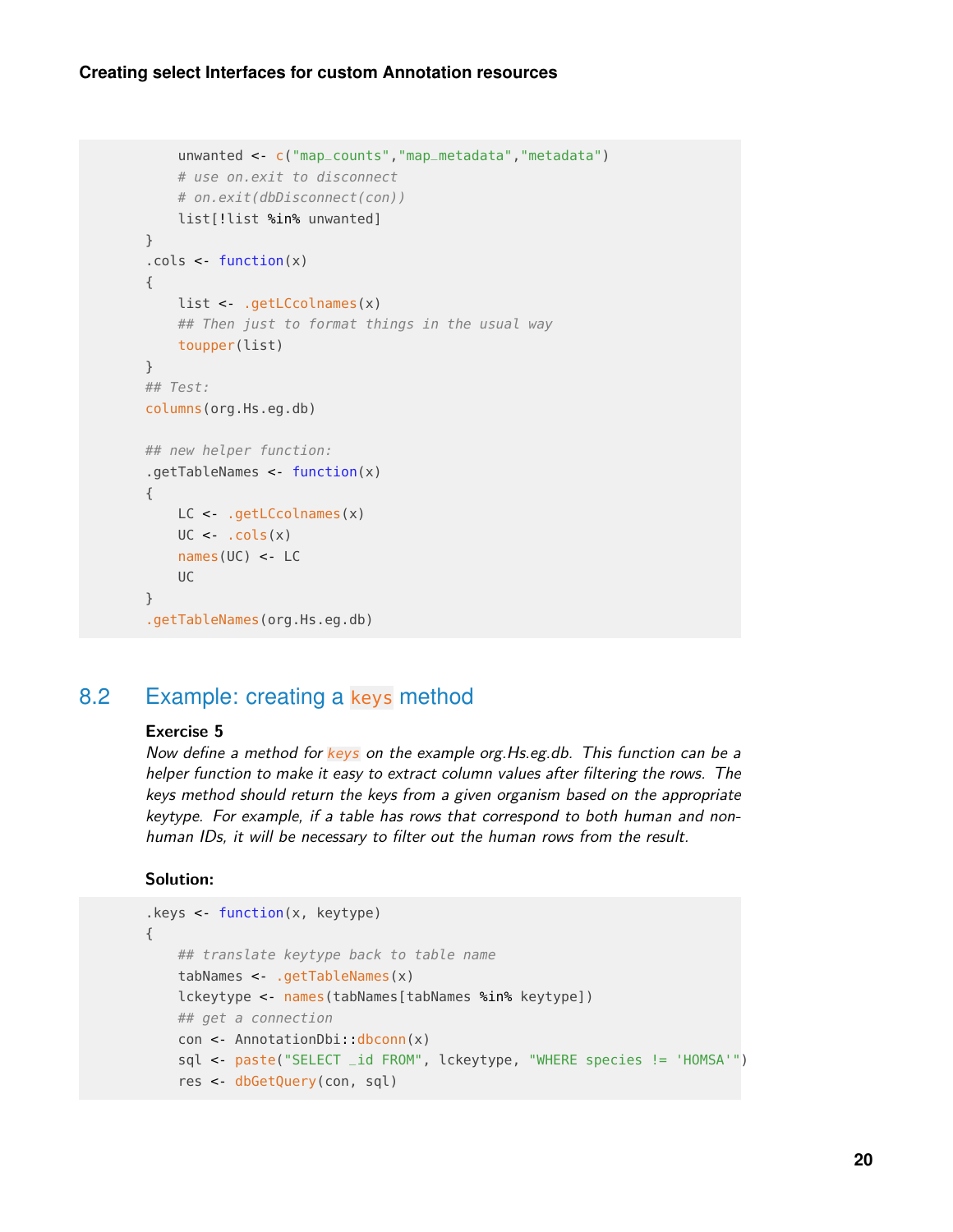```
res <- as.vector(t(res))
   dbDisconnect(con)
    res
}
setMethod("keys", "ExampleDbClass", .keys)
## Then we would call it
keys(example.db, "TRICHOPLAX_ADHAERENS")
```
# 9 Creating a database resource from available data

Sometimes you may have a lot of data that you want to organize into a database. Or you may have another existing database that you wish to convert into a SQLite database. This section will deal with some simple things you can do to create and import a SQLite database of your own.

### 9.1 Making a new connection

Then lets make a new database. Notice that we specify the database name with "dbname" This allows it to be written to disc instead of just memory.

```
drv <- dbDriver("SQLite")
dbname <- file.path(tempdir(), "myNewDb.sqlite")
con <- dbConnect(drv, dbname=dbname)
```
## 9.2 Importing data

Imagine that we want to reate a database and then put a table in it called genePheno to store the genes mutated and a phenotypes associated with each. Plan for genePheno to hold the following gene IDs and phenotypes (as a toy example):

```
data = data.frame(id=c(1,2,9),string=c("Blue",
                           "Red",
                            "Green"),
                  stringsAsFactors=FALSE)
```
Making the table is very simple, and just involves a create table statement.

CREATE Table genePheno (id INTEGER, string TEXT);

The SQL create table statement just indicates what the table is to be called, as well as the different fields that will be present and the type of data each field is expected to contain.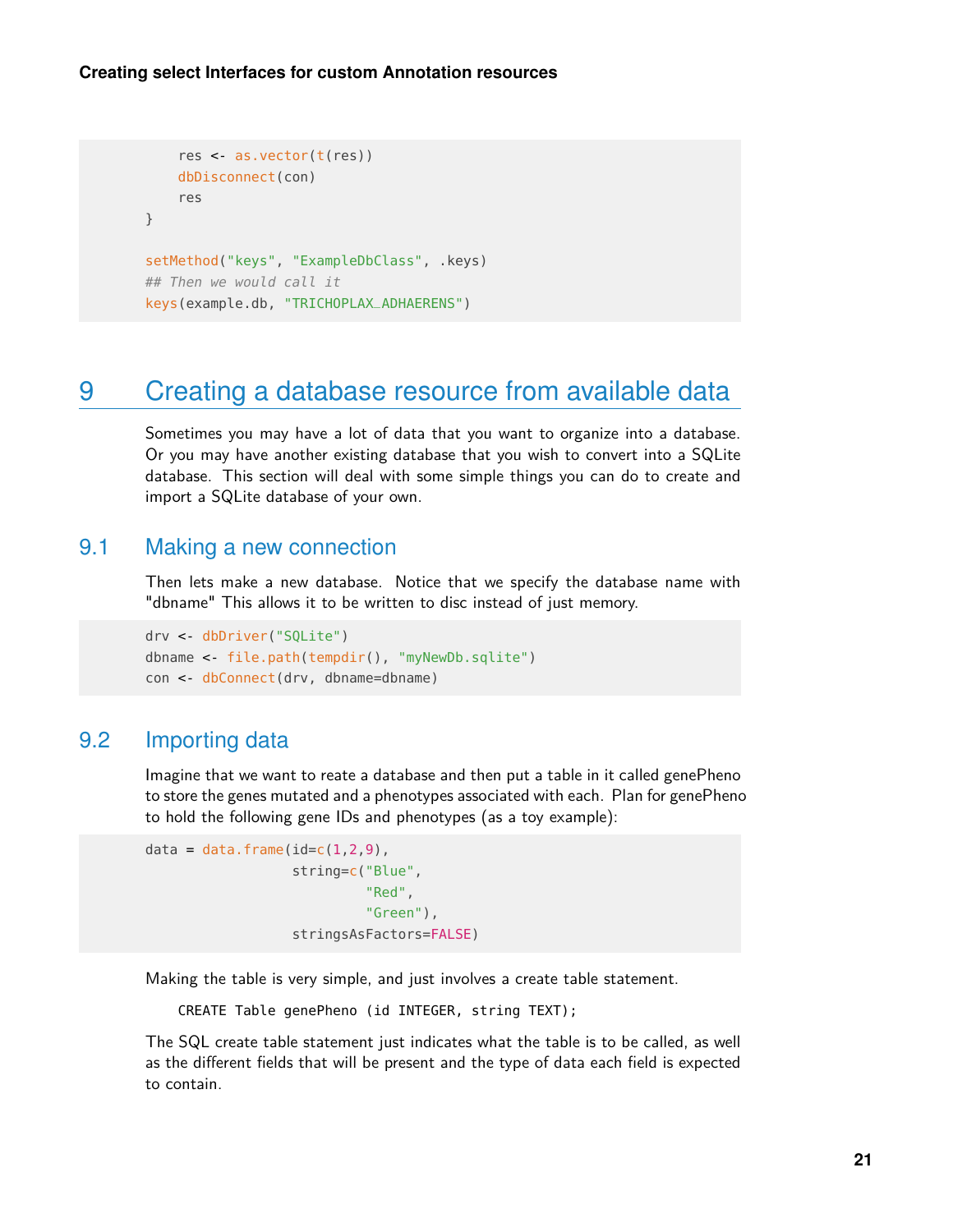```
dbGetQuery(con, "CREATE Table genePheno (id INTEGER, string TEXT)")
## Warning in result_fetch(res@ptr, n = n): SQL statements must be issued
with dbExecute() or dbSendStatement() instead of dbGetQuery() or dbSendQuery().
## data frame with 0 columns and 0 rows
```
But putting the data into the database is a little bit more delicate. We want to take control over which columns we want to insert from our data.frame. Fortunately, the RSQLite package provides these facilities for us.

```
names(data) <- c("id","string")
sql <- "INSERT INTO genePheno VALUES ($id, $string)"
dbBegin(con)
res <- dbSendQuery(con,sql)
dbBind(res, data)
dbFetch(res)
## Warning in result_fetch(res@ptr, n = n): SQL statements must be issued
with dbExecute() or dbSendStatement() instead of dbGetQuery() or dbSendQuery().
## data frame with 0 columns and 0 rows
dbClearResult(res)
dbCommit(con)
```
Please notice that we want to use strings instead of factors in our data.frame. If you insert the data as factors, you may not be happy with what ends up in the DB.

### 9.3 Attaching other database resources

In SQLite it is possible to attach another database to your session and then query across both resources as if they were the same DB.

The SQL what we want looks quite simple:

ATTACH "TxDb.Hsapiens.UCSC.hg19.knownGene.sqlite" AS db;

So in R we need to do something similar to this:

```
db <- system.file("extdata", "TxDb.Hsapiens.UCSC.hg19.knownGene.sqlite",
                  package="TxDb.Hsapiens.UCSC.hg19.knownGene")
dbGetQuery(con, sprintf("ATTACH '%s' AS db",db))
## Warning in result_fetch(res@ptr, n = n): SQL statements must be issued
with dbExecute() or dbSendStatement() instead of dbGetQuery() or dbSendQuery().
## data frame with 0 columns and 0 rows
```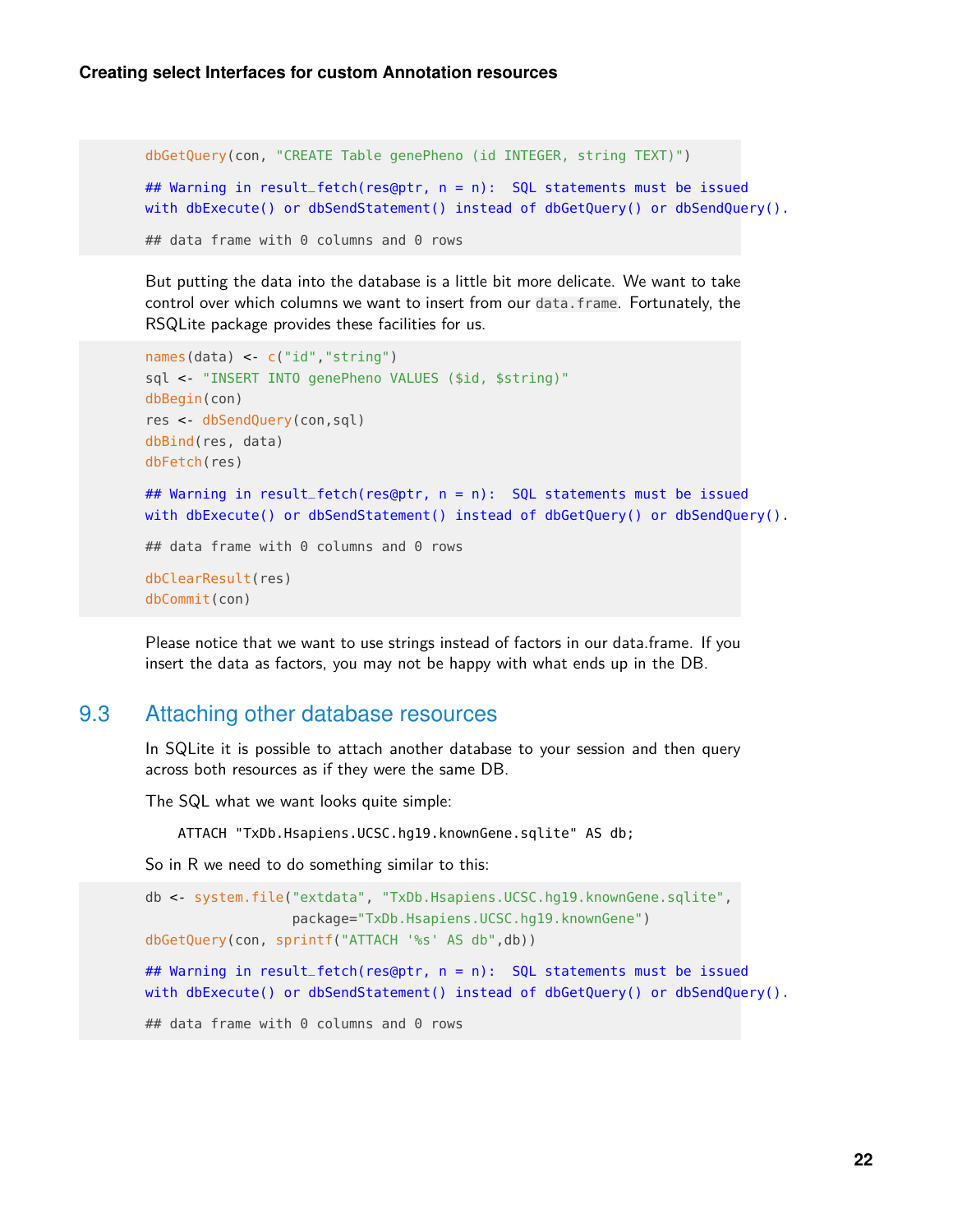Here we have attached a DB from one of the packages that this vignette required you to have installed, but we could have attached any SQLite database that we provided a path to.

Once we have attached the database, we can join to it's tables as if they were in our own database. All that is required is a prefix, and some knowledge about how to do joins in SQL. In the end the SQL to take advantage of the attached database looks like this:

SELECT \* FROM db.gene AS dbg, genePheno AS gp WHERE dbg.gene\_id=gp.id;

Then in R:

```
sql <- "SELECT * FROM db.gene AS dbg,
       genePheno AS gp WHERE dbg.gene_id=gp.id"
 res <- dbGetQuery(con, sql)
 res
## gene_id _tx_id id string
## 1 1 70455 1 Blue
## 2 1 70456 1 Blue
## 3 2 47665 2 Red
## 4 2 47666 2 Red
## 5 9 31934 9 Green
## 6 9 31938 9 Green
## 7 9 31939 9 Green
## 8 9 31940 9 Green
## 9 9 31941 9 Green
## 10 9 31937 9 Green
## 11 9 31936 9 Green
## 12 9 31935 9 Green
## 13 9 31942 9 Green
```
The version number of R and packages loaded for generating the vignette were:

```
## R version 4.2.0 RC (2022-04-21 r82226)
## Platform: x86_64-pc-linux-gnu (64-bit)
## Running under: Ubuntu 20.04.4 LTS
##
## Matrix products: default
## BLAS: /home/biocbuild/bbs-3.16-bioc/R/lib/libRblas.so
## LAPACK: /home/biocbuild/bbs-3.16-bioc/R/lib/libRlapack.so
##
## locale:
## [1] LC_CTYPE=en_US.UTF-8 LC_NUMERIC=C
## [3] LC_TIME=en_GB LC_COLLATE=C
## [5] LC_MONETARY=en_US.UTF-8 LC_MESSAGES=en_US.UTF-8
```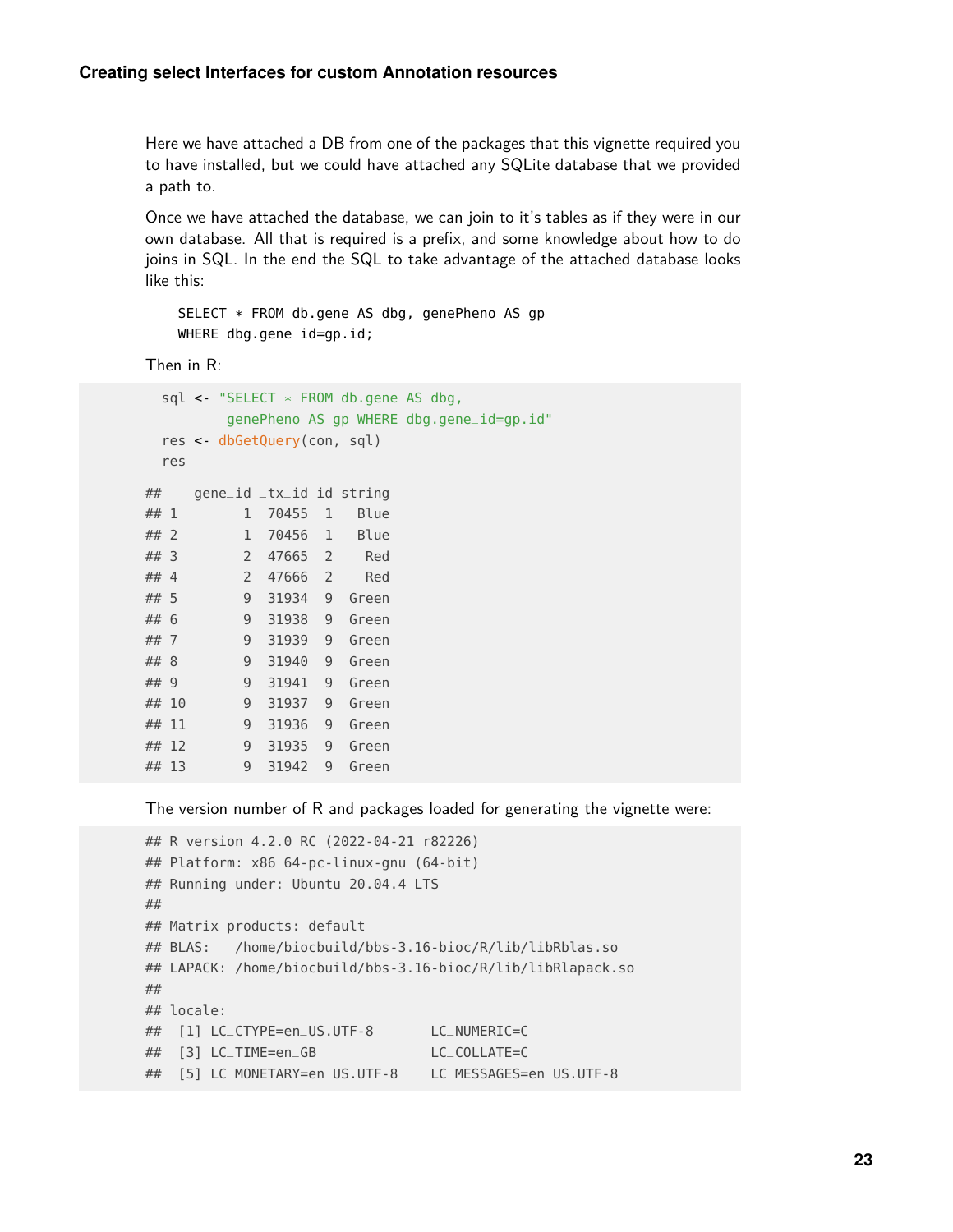```
## [7] LC_PAPER=en_US.UTF-8 LC_NAME=C
## [9] LC_ADDRESS=C LC_TELEPHONE=C
## [11] LC_MEASUREMENT=en_US.UTF-8 LC_IDENTIFICATION=C
##
## attached base packages:
## [1] stats4 stats graphics grDevices utils datasets methods
## [8] base
##
## other attached packages:
## [1] Biostrings_2.65.0
## [2] XVector_0.37.0
## [3] XML_3.99-0.9
## [4] Homo.sapiens_1.3.1
## [5] TxDb.Hsapiens.UCSC.hg19.knownGene_3.2.2
## [6] org.Hs.eg.db_3.15.0
## [7] GO.db_3.15.0
## [8] OrganismDbi_1.39.0
## [9] GenomicFeatures_1.49.0
## [10] GenomicRanges_1.49.0
## [11] GenomeInfoDb_1.33.0
## [12] AnnotationDbi_1.59.0
## [13] IRanges_2.31.0
## [14] S4Vectors_0.35.0
## [15] Biobase_2.57.0
## [16] BiocGenerics_0.43.0
## [17] RSQLite_2.2.12
## [18] knitr_1.38
##
## loaded via a namespace (and not attached):
## [1] MatrixGenerics_1.9.0 httr_1.4.2
## [3] bit64_4.0.5 assertthat_0.2.1
## [5] BiocManager_1.30.17 highr_0.9
## [7] BiocFileCache_2.5.0 RBGL_1.73.0
## [9] blob_1.2.3 GenomeInfoDbData_1.2.8
## [11] Rsamtools_2.13.0 yaml_2.3.5
## [13] progress_1.2.2 lattice_0.20-45
## [15] pillar_1.7.0 glue_1.6.2
## [17] digest_0.6.29 htmltools_0.5.2
## [19] Matrix_1.4-1 pkgconfig_2.0.3
## [21] biomaRt_2.53.0 zlibbioc_1.43.0
## [23] purrr_0.3.4 BiocParallel_1.31.0
## [25] tibble_3.1.6 KEGGREST_1.37.0
## [27] generics_0.1.2 ellipsis_0.3.2
## [29] cachem_1.0.6 SummarizedExperiment_1.27.0
## [31] cli_3.3.0 magrittr_2.0.3
```